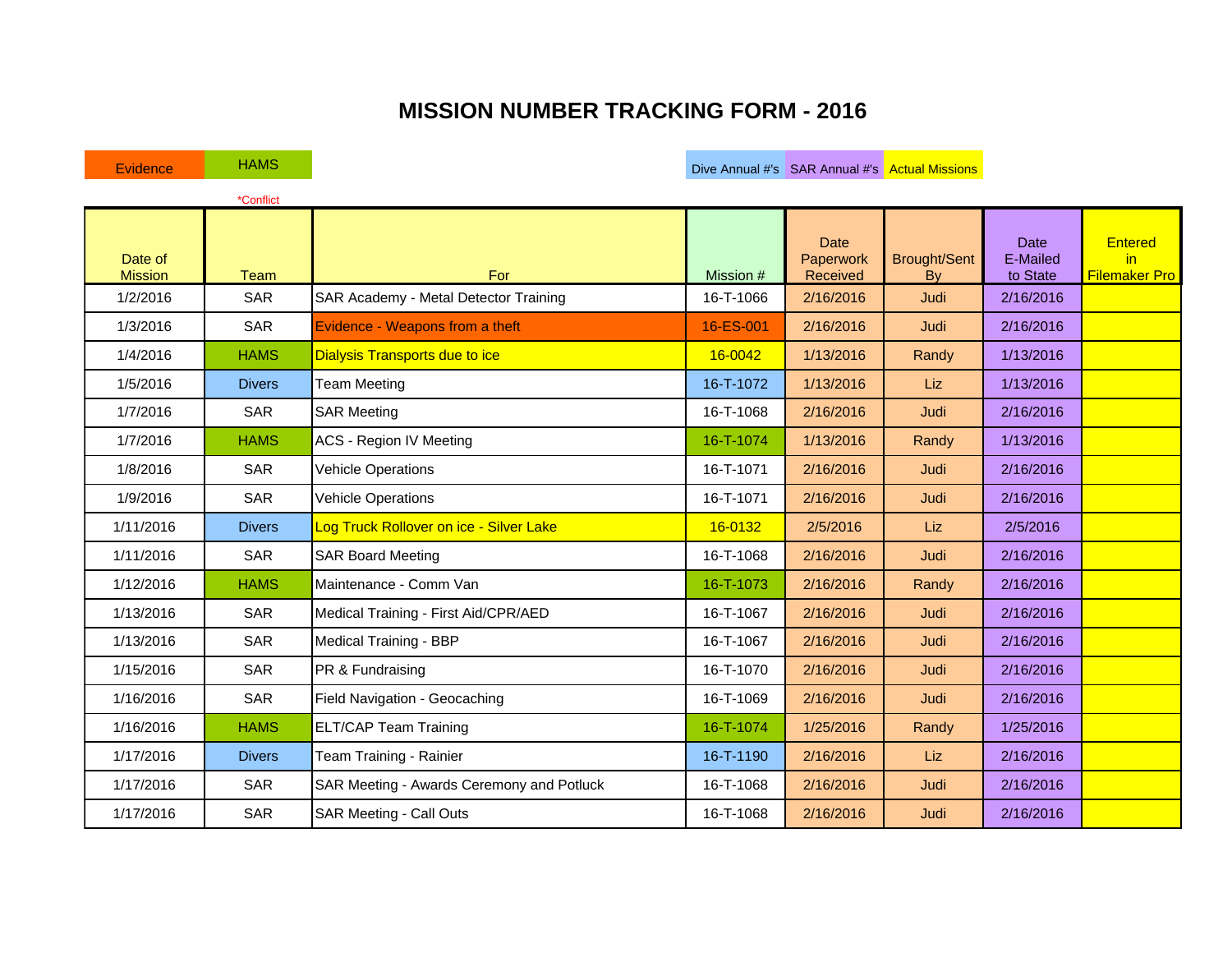|                           | *Conflict     |                                          |           |                                      |                           |                                     |                                              |
|---------------------------|---------------|------------------------------------------|-----------|--------------------------------------|---------------------------|-------------------------------------|----------------------------------------------|
| Date of<br><b>Mission</b> | <b>Team</b>   | For                                      | Mission # | <b>Date</b><br>Paperwork<br>Received | <b>Brought/Sent</b><br>By | <b>Date</b><br>E-Mailed<br>to State | <b>Entered</b><br>in<br><b>Filemaker Pro</b> |
| 1/19/2016                 | <b>HAMS</b>   | Medical Training - BBP                   | 16-T-1067 | 1/25/2016                            | Randy                     | 1/25/2016                           |                                              |
| 1/19/2016                 | <b>SAR</b>    | Medical Training - BBP                   | 16-T-1067 | 2/16/2016                            | Judi                      | 2/16/2016                           |                                              |
| 1/20/2016                 | <b>SAR</b>    | <b>SAR Board Meeting</b>                 | 16-T-1068 | 2/16/2016                            | Judi                      | 2/16/2016                           |                                              |
| 1/21/2016                 | <b>SAR</b>    | SAR Academy - Physical Fitness Eval      | 16-T-1066 | 2/16/2016                            | Judi                      | 2/16/2016                           |                                              |
| 1/22/2016                 | <b>SAR</b>    | SAR Academy - Search Org and Mgmt        | 16-T-1066 | 2/16/2016                            | Judi                      | 2/16/2016                           |                                              |
| 1/23/2016                 | <b>SAR</b>    | SAR Academy - Day Two                    | 16-T-1066 | 2/16/2016                            | Judi                      | 2/16/2016                           |                                              |
| 1/24/2016                 | <b>SAR</b>    | SAR Academy - Day Three                  | 16-T-1066 | 2/16/2016                            | Judi                      | 2/16/2016                           |                                              |
| 1/24/2016                 | <b>SAR</b>    | <b>SAR Team Meeting</b>                  | 16-T-1068 | 2/16/2016                            | Judi                      | 2/16/2016                           |                                              |
| 1/27/2016                 | <b>HAMS</b>   | <b>ACS Meetings</b>                      | 16-T-1074 | 2/5/2016                             | Randy                     | 2/5/2016                            |                                              |
| 1/30/2016                 | <b>SAR</b>    | <b>SAR WASARCON Meeting</b>              | 16-T-1068 | 2/16/2016                            | Judi                      | 2/16/2016                           |                                              |
| 1/30/2016                 | <b>HAMS</b>   | <b>EOC to EOC Exercise</b>               | 16-T-1074 | 2/16/2016                            | Randy                     | 2/16/2016                           |                                              |
| 1/30/2016                 | <b>HAMS</b>   | Maintenance - Site                       | 16-T-1073 | 2/16/2016                            | Randy                     | 2/16/2016                           |                                              |
| 2/1/2016                  | <b>SAR</b>    | <b>SAR WASARCON Meeting</b>              | 16-T-1068 | 3/2/2016                             | Judi                      | 3/2/2016                            |                                              |
| 2/2/2016                  | <b>Divers</b> | <b>Team Meeting</b>                      | 16-T-1072 | 2/5/2016                             | Liz                       | 2/5/2016                            |                                              |
| 2/4/2016                  | <b>Divers</b> | <b>Capsized Boat near L&amp;C Bridge</b> | 16-0466   | Cancelled                            |                           |                                     |                                              |
| 2/4/2016                  | <b>HAMS</b>   | <b>ACS - Region IV Meeting</b>           | 16-T-1074 | 2/16/2016                            | Randy                     | 2/16/2016                           |                                              |
| 2/5/2016                  | <b>SAR</b>    | Intro to SAR - Day Four                  | 16-T-1066 | 3/2/2016                             | Judi                      | 3/2/2016                            |                                              |
| 2/6/2016                  | SAR           | Intro to SAR - Day Five                  | 16-T-1066 | 3/2/2016                             | Judi                      | 3/2/2016                            |                                              |
| 2/7/2016                  | <b>Divers</b> | Team Training - Rainier                  | 16-T-1190 | 2/16/2016                            | Liz                       | 2/16/2016                           |                                              |
| 2/7/2016                  | <b>SAR</b>    | Intro to SAR - Day Six                   | 16-T-1066 | 3/2/2016                             | Judi                      | 3/2/2016                            |                                              |
| 2/11/2016                 | <b>SAR</b>    | PR & Fundraising                         | 16-T-1070 | 3/2/2016                             | Judi                      | 3/2/2016                            |                                              |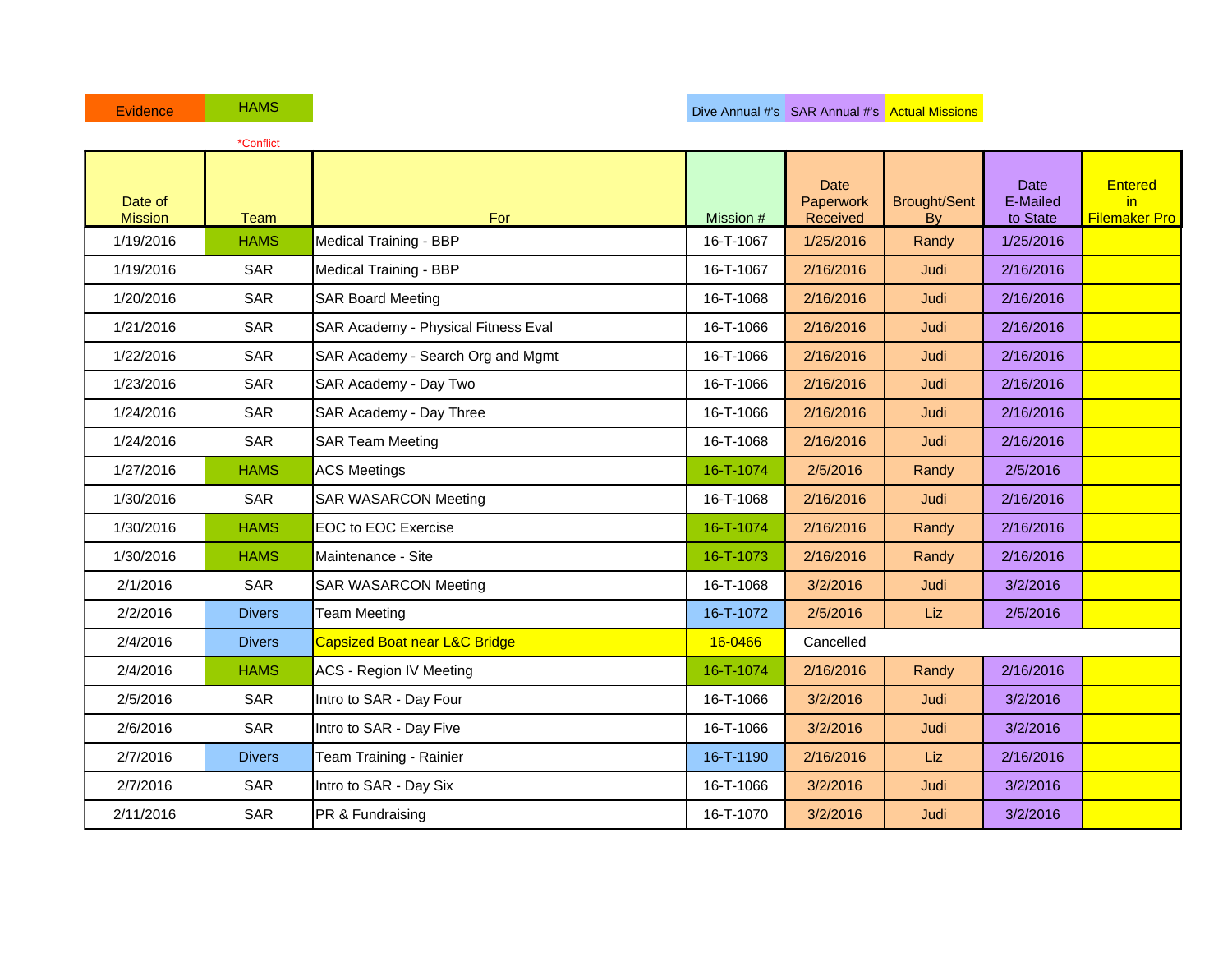| Evidence                  | <b>HAMS</b>   |                                                 |           |                                      | Dive Annual #'s SAR Annual #'s Actual Missions |                                     |                                               |
|---------------------------|---------------|-------------------------------------------------|-----------|--------------------------------------|------------------------------------------------|-------------------------------------|-----------------------------------------------|
|                           | *Conflict     |                                                 |           |                                      |                                                |                                     |                                               |
| Date of<br><b>Mission</b> | Team          | For                                             | Mission # | <b>Date</b><br>Paperwork<br>Received | <b>Brought/Sent</b><br>By                      | <b>Date</b><br>E-Mailed<br>to State | <b>Entered</b><br>in.<br><b>Filemaker Pro</b> |
| 2/11/2016                 | <b>HAMS</b>   | <b>ACS - Region IV Meeting</b>                  | 16-T-1074 | 3/11/2016                            | Randy                                          | 3/11/2016                           |                                               |
| 2/11/2016                 | <b>HAMS</b>   | Meeting - 911 Radio Assessment                  | 16-T-1074 | 3/11/2016                            | Randy                                          | 3/11/2016                           |                                               |
| 2/15/2016                 | <b>HAMS</b>   | Training - First Aid/CPR                        | 16-T-1074 | 3/11/2016                            | Randy                                          | 3/11/2016                           |                                               |
| 2/15/2016                 | <b>SAR</b>    | Training - First Aid/CPR                        | 16-T-1067 | 3/11/2016                            | Judi                                           | 3/11/2016                           |                                               |
| 2/16/2016                 | <b>HAMS</b>   | Display Comm Van                                | 16-T-1073 | 3/11/2016                            | Randy                                          | 3/11/2016                           |                                               |
| 2/18/2016                 | <b>SAR</b>    | <b>SAR WASARCON Meeting</b>                     | 16-T-1068 | 3/11/2016                            | Judi                                           | 3/11/2016                           |                                               |
| 2/19/2016                 | <b>HAMS</b>   | Maintenance - RIZAD Alarm System                | 16-T-1073 | 3/11/2016                            | Randy                                          | 3/11/2016                           |                                               |
| 2/19/2016                 | <b>SAR</b>    | Intro to SAR - Day Seven                        | 16-T-1066 | 3/2/2016                             | Judi                                           | 3/2/2016                            |                                               |
| 2/20/2016                 | <b>HAMS</b>   | <b>ELT/CAP Team Training</b>                    | 16-T-1074 | 3/11/2016                            | Randy                                          | 3/11/2016                           |                                               |
| 2/20/2016                 | <b>SAR</b>    | Intro to SAR - Day Eight                        | 16-T-1066 | 3/2/2016                             | Judi                                           | 3/2/2016                            |                                               |
| 2/21/2016                 | <b>SAR</b>    | Intro to SAR - Day Nine                         | 16-T-1066 | 3/2/2016                             | Judi                                           | 3/2/2016                            |                                               |
| 2/22/2016                 | <b>HAMS</b>   | Maintenance - Comm Van                          | 16-T-1073 | 3/11/2016                            | Randy                                          | 3/11/2016                           |                                               |
| 2/22/2016                 | <b>SAR</b>    | <b>SAR Meeting</b>                              | 16-T-1068 | 3/11/2016                            | Judi                                           | 3/11/2016                           |                                               |
| 2/24/2016                 | <b>HAMS</b>   | <b>ACS Meetings</b>                             | 16-T-1074 | 3/11/2016                            | Randy                                          | 3/11/2016                           |                                               |
| 2/24/2016                 | <b>Divers</b> | Potential drowning - jumped in by HOJ Boathouse | 16-0723   | 3/2/2016                             | Liz                                            | 3/2/2016                            |                                               |
| 2/25/2016                 | <b>HAMS</b>   | Maintenance - Equipment                         | 16-T-1073 | 3/11/2016                            | Randy                                          | 3/11/2016                           |                                               |
| 2/25/2016                 | <b>SAR</b>    | SAR Academy Refresher Class                     | 16-T-1066 | 3/11/2016                            | Judi                                           | 3/11/2016                           |                                               |
| 2/28/2016                 | <b>SAR</b>    | <b>SAR WASARCON Meeting</b>                     | 16-T-1068 | 3/11/2016                            | Judi                                           | 3/11/2016                           |                                               |
| 2/28/2016                 | <b>SAR</b>    | <b>SAR Meeting</b>                              | 16-T-1068 | 3/11/2016                            | Judi                                           | 3/11/2016                           |                                               |
| 3/1/2016                  | <b>Divers</b> | <b>Team Meeting</b>                             | 16-T-1072 | 3/2/2016                             | Liz                                            | 3/2/2016                            |                                               |
| 3/2/2016                  | <b>SAR</b>    | <b>Vehicle Operations</b>                       | 16-T-1071 | 3/11/2016                            | Judi                                           | 3/11/2016                           |                                               |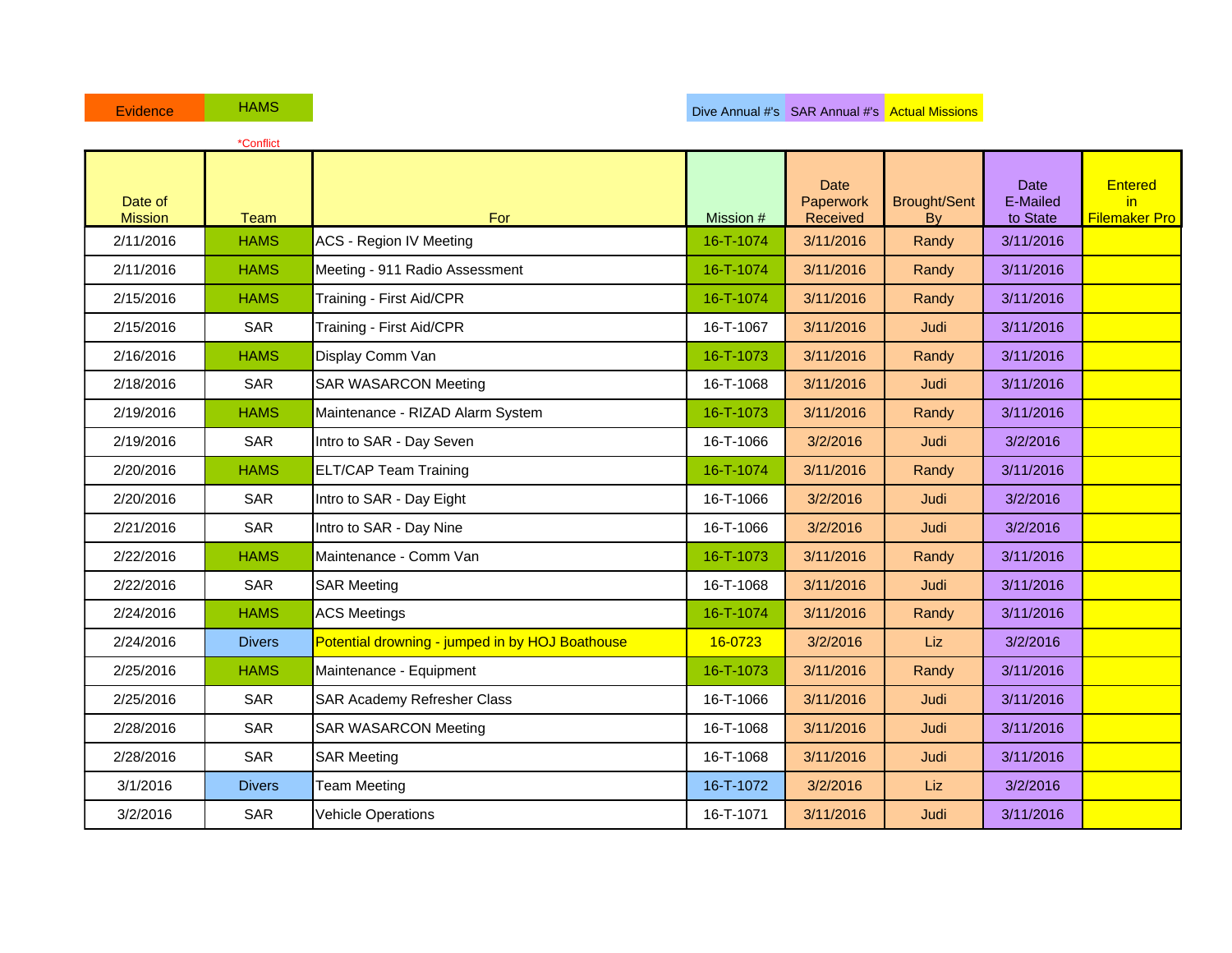| Evidence                  | <b>HAMS</b>   |                                             |                | Dive Annual #'s SAR Annual #'s Actual Missions |                           |                              |                                               |
|---------------------------|---------------|---------------------------------------------|----------------|------------------------------------------------|---------------------------|------------------------------|-----------------------------------------------|
|                           | *Conflict     |                                             |                |                                                |                           |                              |                                               |
| Date of<br><b>Mission</b> | Team          | For                                         | Mission #      | <b>Date</b><br>Paperwork<br>Received           | <b>Brought/Sent</b><br>By | Date<br>E-Mailed<br>to State | <b>Entered</b><br>in.<br><b>Filemaker Pro</b> |
| 3/3/2016                  | <b>HAMS</b>   | Maintenance - River Gauges                  | 16-T-1073      | 5/2/2016                                       | Randy                     | 5/2/2016                     |                                               |
| 3/3/2016                  | <b>HAMS</b>   | <b>ACS - Region IV Meeting</b>              | 16-T-1074      | Did not attend                                 |                           |                              |                                               |
| 3/3/2016                  | <b>SAR</b>    | Intro to SAR - Refresher Class              | 16-T-1066      | 3/11/2016                                      | Judi                      | 3/11/2016                    |                                               |
| 3/5/2016                  | <b>SAR</b>    | Intro to SAR - Field Performance Evaluation | 16-T-1066      | 3/11/2016                                      | Judi                      | 3/11/2016                    |                                               |
| 3/6/2016                  | <b>SAR</b>    | Intro to SAR                                | 16-T-1066      | 11/2/2016                                      | Judi                      | 12/9/2016                    |                                               |
| 3/10/2016                 | <b>SAR</b>    | Medical - OTEP BBP                          | 16-T-1067      | 3/11/2016                                      | Judi                      | 3/11/2016                    |                                               |
| 3/10/2016                 | SAR           | PR & Fundraising                            | 16-T-1070      | 3/11/2016                                      | Judi                      | 3/11/2016                    |                                               |
| 3/11/2016                 | <b>HAMS</b>   | Maintenance - Comm Van                      | 16-T-1073      | Did not attend                                 |                           |                              |                                               |
| 3/12/2016                 | <b>SAR</b>    | <b>Work Party</b>                           | 16-T-1261      | 6/20/2016                                      | Judi                      | 6/20/2016                    |                                               |
| 3/13/2016                 | <b>SAR</b>    | Medical - First Aid/CPR                     | 16-T-1067      | 5/16/2016                                      | Judi                      | 5/16/2016                    |                                               |
| 3/13/2016                 | <b>SAR</b>    | Medical - OTEP BBP                          | 16-T-1067      | 5/16/2016                                      | Judi                      | 5/16/2016                    |                                               |
| 3/13/2016                 | <b>Divers</b> | Team Training - RIZAD                       | 16-T-1190      | Cancelled                                      |                           |                              |                                               |
| 3/15/2016                 | SAR           | <b>WASARCON Prep</b>                        | 16-T-1068      | 5/16/2016                                      | Judi                      | 5/16/2016                    |                                               |
| 3/16/2016                 | <b>SAR</b>    | <b>WASARCON Prep</b>                        | 16-T-1068      | 5/16/2016                                      | Judi                      | 5/16/2016                    |                                               |
| 3/16/2016                 | <b>SAR</b>    | <b>Vehicle Operations</b>                   | 16-T-1071      | 5/16/2016                                      | Judi                      | 5/16/2016                    |                                               |
| 3/16/2016                 | <b>Divers</b> | <b>Allen Street</b>                         | $\overline{a}$ | Cancelled                                      |                           |                              |                                               |
| 3/19/2016                 | <b>HAMS</b>   | <b>ELT/CAP Team Training</b>                | 16-T-1074      | 4/15/2016                                      | Randy                     | 4/15/2016                    |                                               |
| 3/20/2016                 | <b>SAR</b>    | <b>Work Party</b>                           | 12-T-1261      | 5/16/2016                                      | Judi                      | 5/16/2016                    |                                               |
| 3/21/2016                 | <b>SAR</b>    | <b>SAR Board Meeting</b>                    | 16-T-1068      | 5/16/2016                                      | Judi                      | 5/16/2016                    |                                               |
| 3/23/2016                 | <b>HAMS</b>   | <b>ACS Meetings</b>                         | 16-T-1074      | 4/15/2016                                      | Randy                     | 4/15/2016                    |                                               |
| 3/27/2016                 | SAR           | <b>WASARCON Prep</b>                        | 16-T-1068      | 5/16/2016                                      | Judi                      | 5/16/2016                    |                                               |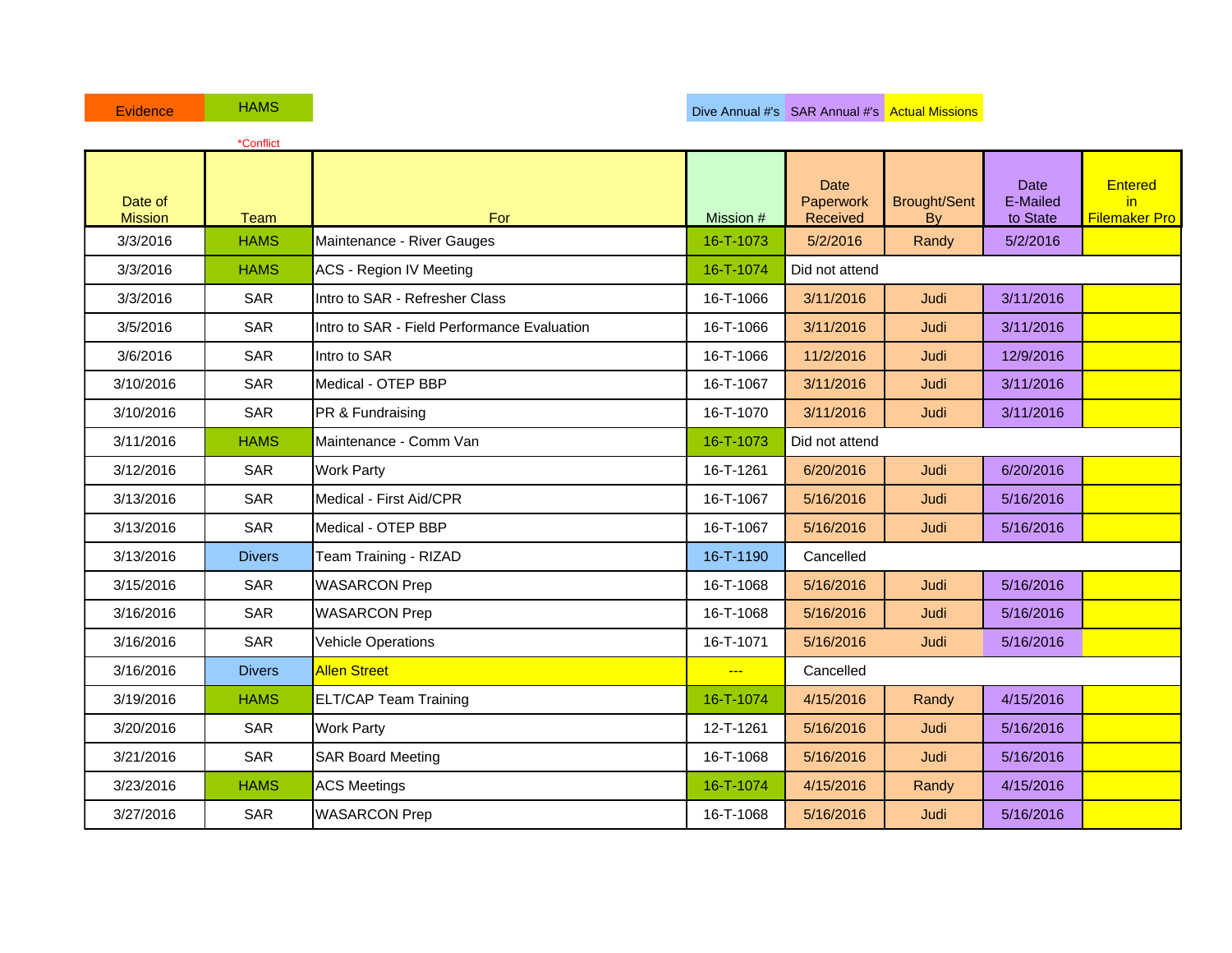| <b>Evidence</b>           | <b>HAMS</b>   |                                       |           | Dive Annual #'s SAR Annual #'s Actual Missions |                           |                                     |
|---------------------------|---------------|---------------------------------------|-----------|------------------------------------------------|---------------------------|-------------------------------------|
|                           | *Conflict     |                                       |           |                                                |                           |                                     |
| Date of<br><b>Mission</b> | Team          | For                                   | Mission # | <b>Date</b><br>Paperwork<br>Received           | <b>Brought/Sent</b><br>By | <b>Date</b><br>E-Mailed<br>to State |
| 3/27/2016                 | <b>SAR</b>    | <b>Work Party</b>                     | 12-T-1261 | 5/16/2016                                      | Judi                      | 5/16/2016                           |
| 3/27/2016                 | <b>SAR</b>    | <b>SAR Meeting</b>                    | 16-T-1068 | 5/16/2016                                      | Judi                      | 5/16/2016                           |
| 3/29/2016                 | <b>SAR</b>    | Evidence - Kalama River Road Homicide | 16-ES-012 | 5/16/2016                                      | Judi                      | 7/7/2016                            |
| 3/30/2016                 | <b>HAMS</b>   | Maintenance - Equipment               | 16-T-1073 | 4/15/2016                                      | Randy                     | 4/15/2016                           |
| 3/31/2016                 | <b>SAR</b>    | <b>Work Party</b>                     | 12-T-1261 | 5/16/2016                                      | Judi                      | 5/16/2016                           |
| 4/6/2016                  | <b>Divers</b> | <b>Lewis River Road</b>               | 16-1301   | 4/15/2016                                      | Liz                       | 4/15/2016                           |
| 4/7/2016                  | <b>SAR</b>    | <b>WASARCON Prep</b>                  | 16-T-1068 | 5/16/2016                                      | Judi                      | 5/16/2016                           |
| 4/7/2016                  | <b>Divers</b> | <b>Chapman Road, CR</b>               | 16-1318   | 4/15/2016                                      | Liz                       | 4/15/2016                           |
| 4/7/2016                  | <b>HAMS</b>   | <b>ACS - Region IV Meeting</b>        | 16-T-1074 | 5/2/2016                                       | Randy                     | 5/2/2016                            |
| 4/8/2016                  | <b>Divers</b> | Woodland                              | $- - -$   | Cancelled                                      |                           |                                     |
| 4/10/2016                 | <b>HAMS</b>   | Blooms to Brews - Woodland            | 16-T-1075 | 4/15/2016                                      | Randy                     | 4/15/2016                           |
| 4/10/2016                 | <b>SAR</b>    | <b>Injured - Abernathy Creek</b>      | 16-1358   | Cancelled                                      |                           |                                     |
| 4/12/2016                 | <b>Divers</b> | <b>Team Meeting</b>                   | 16-T-1072 | 5/4/2016                                       | <b>Liz</b>                | 5/4/2016                            |
| 4/14/2016                 | <b>SAR</b>    | PR & Fundraising                      | 16-T-1070 | Cancelled                                      |                           |                                     |
| 4/16/2016                 | <b>HAMS</b>   | <b>ELT/CAP Team Training</b>          | 16-T-1074 | 4/27/2016                                      | Randy                     | 4/27/2016                           |
| 4/17/2016                 | <b>SAR</b>    | <b>Tracking Training</b>              | 16-T-1254 | 5/16/2016                                      | Judi                      | 5/16/2016                           |
| 4/18/2016                 | <b>SAR</b>    | <b>SAR Board Meeting</b>              | 16-T-1068 | 5/16/2016                                      | Judi                      | 5/16/2016                           |
| 4/20/2016                 | <b>HAMS</b>   | Maintenance - Equipment               | 16-T-1073 | 5/2/2016                                       | Randy                     | 5/2/2016                            |

**Entered** in Filemaker Pro

4/24/2016 SAR SAR Meeting 16-T-1068 5/16/2016 Judi 5/16/2016 4/24/2016 SAR Work Party 12-T-1261 5/16/2016 Judi 5/16/2016 4/25/2016 | SAR Skamania - Two Overdue Female Hikers | 16-1553 | 5/16/2016 | Judi | 5/16/2016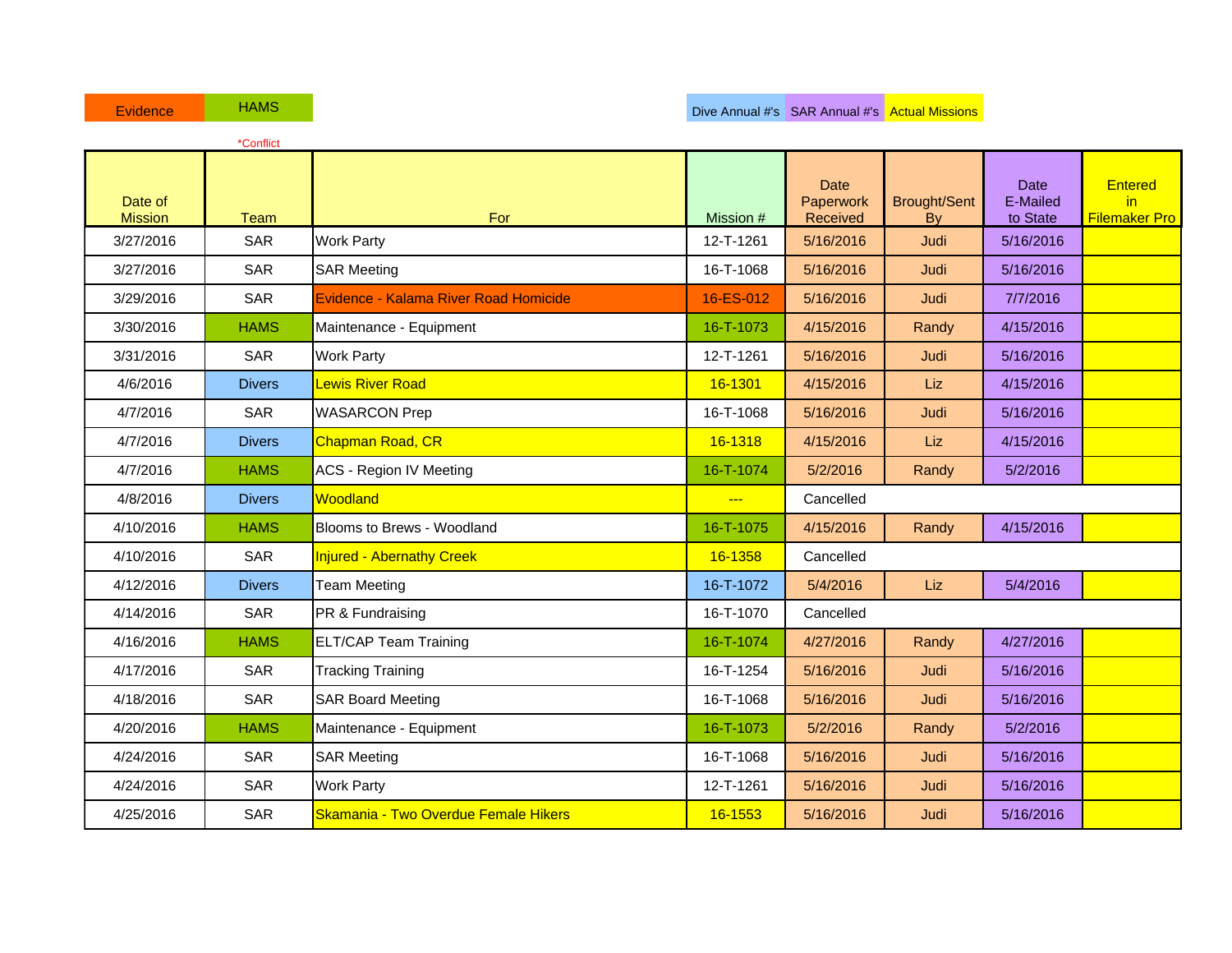| <b>Evidence</b>           | <b>HAMS</b>   |                                |           | Dive Annual #'s SAR Annual #'s Actual Missions |                           |                              |                                               |
|---------------------------|---------------|--------------------------------|-----------|------------------------------------------------|---------------------------|------------------------------|-----------------------------------------------|
|                           | *Conflict     |                                |           |                                                |                           |                              |                                               |
| Date of<br><b>Mission</b> | <b>Team</b>   | <b>For</b>                     | Mission # | <b>Date</b><br>Paperwork<br>Received           | <b>Brought/Sent</b><br>By | Date<br>E-Mailed<br>to State | <b>Entered</b><br>in.<br><b>Filemaker Pro</b> |
| 4/25/2016                 | <b>SAR</b>    | Lost 65 yo Female Fern Picker  | 16-1563   | 5/16/2016                                      | Judi                      | 5/16/2016                    |                                               |
| 4/26/2016                 | <b>HAMS</b>   | Cascadia Rising Exercise       | 16-T-1074 | 5/2/2016                                       | Randy                     | 5/2/2016                     |                                               |
| 4/27/2016                 | <b>HAMS</b>   | <b>ACS Meetings</b>            | 16-T-1074 | 5/2/2016                                       | Randy                     | 5/2/2016                     |                                               |
| 4/30/2016                 | <b>SAR</b>    | <b>SARVAC Conference Prep</b>  | 16-T-1068 | 5/16/2016                                      | Judi                      | 5/16/2016                    |                                               |
| 4/30/2016                 | <b>HAMS</b>   | <b>EOC to EOC Exercise</b>     | 16-T-1074 | 5/2/2016                                       | Randy                     | 5/2/2016                     |                                               |
| 5/1/2016                  | <b>SAR</b>    | <b>Work Party</b>              | 12-T-1261 | 5/16/2016                                      | Judi                      | 5/16/2016                    |                                               |
| 5/3/2016                  | <b>SAR</b>    | <b>WASARCON Prep</b>           | 16-T-1068 | 5/16/2016                                      | Judi                      | 5/16/2016                    |                                               |
| 5/3/2016                  | <b>HAMS</b>   | Maintenance - Comm Van         | 16-T-1073 | 5/16/2016                                      | Randy                     | 5/16/2016                    |                                               |
| 5/3/2016                  | <b>Divers</b> | <b>Team Meeting</b>            | 16-T-1072 | 5/4/2016                                       | Liz                       | 8/26/2016                    |                                               |
| 5/3/2016                  | <b>HAMS</b>   | Meeting with SJMC              | 16-T-1074 | 5/16/2016                                      | Randy                     | 5/16/2016                    |                                               |
| 5/4/2016                  | <b>HAMS</b>   | <b>SAR Council Meeting</b>     | 16-T-1074 | 5/16/2016                                      | Randy                     | 5/16/2016                    |                                               |
| 5/5/2016                  | <b>HAMS</b>   | <b>ACS - Region IV Meeting</b> | 16-T-1074 | 5/16/2016                                      | Randy                     | 5/16/2016                    |                                               |
| 5/7/2016                  | <b>SAR</b>    | <b>Work Party</b>              | 12-T-1261 | 5/16/2016                                      | Judi                      | 5/16/2016                    |                                               |
| 5/8/2016                  | <b>Divers</b> | Team Training - Columbia River | 16-T-1190 | Cancelled                                      |                           |                              |                                               |
| 5/10/2016                 | <b>HAMS</b>   | Cascadia Rising Exercise       | 16-T-1074 | 5/17/2016                                      | Randy                     | 5/17/2016                    |                                               |
| 5/10/2016                 | <b>SAR</b>    | <b>WASARCON Prep</b>           | 16-T-1068 | 6/21/2016                                      | Judi                      | 6/21/2016                    |                                               |
| 5/12/2016                 | <b>HAMS</b>   | <b>ACS - Region IV Meeting</b> | 16-T-1074 | 5/17/2016                                      | Randy                     | 5/17/2016                    |                                               |
| 5/12/2016                 | <b>SAR</b>    | PR & Fundraising               | 16-T-1070 | Cancelled                                      |                           |                              |                                               |
| 5/12/2016                 | <b>SAR</b>    | <b>Work Party</b>              | 16-T-1261 | 6/21/2016                                      | Judi                      | 6/21/2016                    |                                               |
| 5/13/2016                 | <b>HAMS</b>   | Maintenance - Site             | 16-T-1073 | 6/21/2016                                      | Randy                     | 6/21/2016                    |                                               |
| 5/13/2016                 | <b>SAR</b>    | <b>Work Party</b>              | 16-T-1261 | 6/21/2016                                      | Judi                      | 6/21/2016                    |                                               |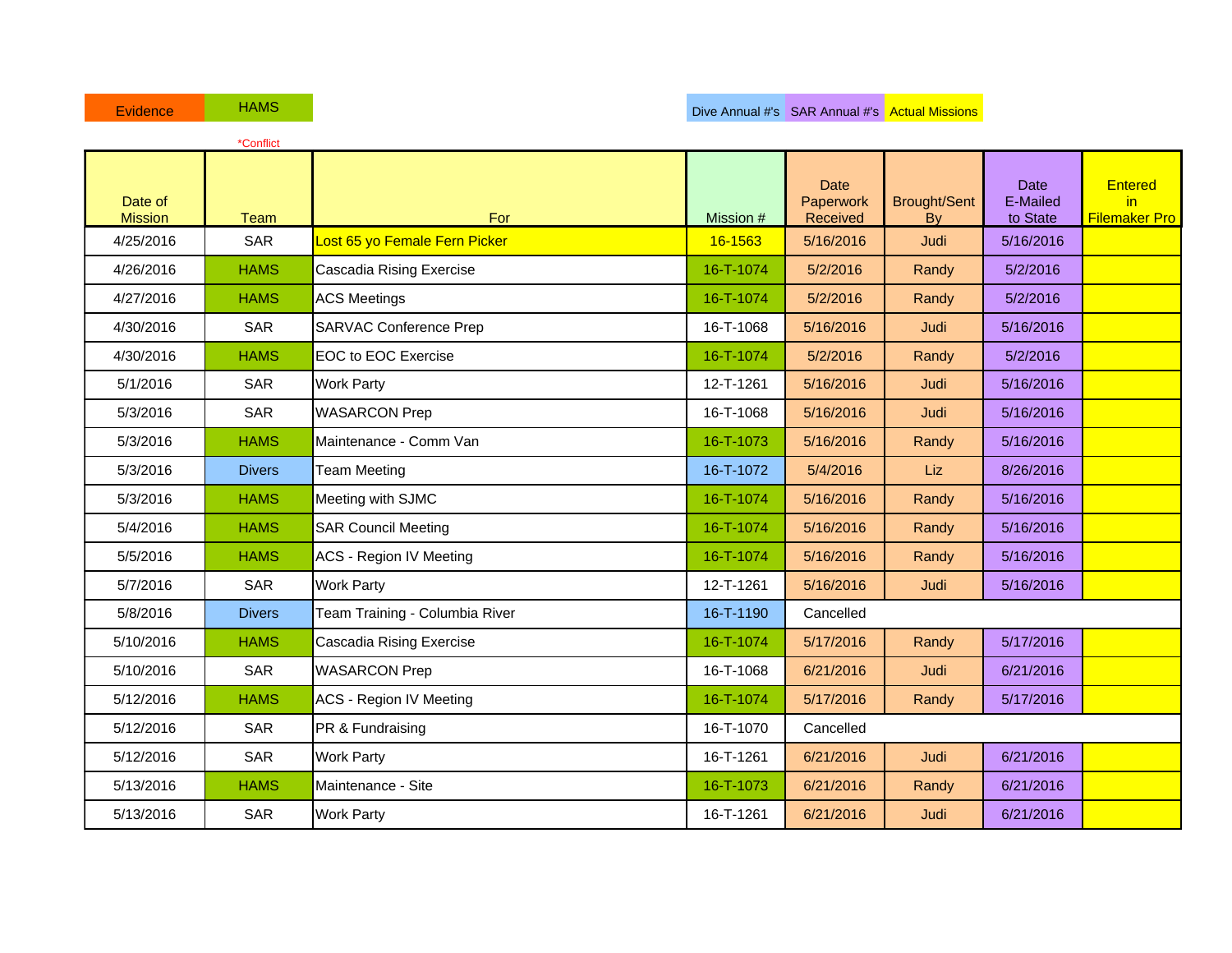|                           | *Conflict     |                                      |           |                                      |                           |                                            |                                              |
|---------------------------|---------------|--------------------------------------|-----------|--------------------------------------|---------------------------|--------------------------------------------|----------------------------------------------|
| Date of<br><b>Mission</b> | <b>Team</b>   | For                                  | Mission # | <b>Date</b><br>Paperwork<br>Received | <b>Brought/Sent</b><br>By | <b>Date</b><br><b>E-Mailed</b><br>to State | <b>Entered</b><br>in<br><b>Filemaker Pro</b> |
| 5/14/2016                 | <b>SAR</b>    | <b>Work Party</b>                    | 16-T-1261 | 6/21/2016                            | Judi                      | 6/21/2016                                  |                                              |
| 5/15/2016                 | <b>SAR</b>    | <b>Work Party</b>                    | 16-T-1261 | Cancelled                            |                           |                                            |                                              |
| 5/16/2016                 | <b>SAR</b>    | <b>SAR Meeting</b>                   | 16-T-1068 | Cancelled                            |                           |                                            |                                              |
| 5/17/2016                 | <b>SAR</b>    | <b>WASARCON</b>                      | 16-T-1000 | 6/21/2016                            | Judi                      | 6/21/2016                                  |                                              |
| 5/18/2016                 | <b>SAR</b>    | <b>WASARCON</b>                      | 16-T-1000 | 6/21/2016                            | Judi                      | 6/21/2016                                  |                                              |
| 5/19/2016                 | <b>SAR</b>    | <b>WASARCON</b>                      | 16-T-1000 | 6/21/2016                            | Judi                      | 6/21/2016                                  |                                              |
| 5/20/2016                 | <b>SAR</b>    | <b>WASARCON</b>                      | 16-T-1000 | 6/21/2016                            | Judi                      | 6/21/2016                                  |                                              |
| 5/21/2016                 | <b>SAR</b>    | <b>WASARCON</b>                      | 16-T-1000 | 6/21/2016                            | Judi                      | 6/21/2016                                  |                                              |
| 5/21/2016                 | <b>SAR</b>    | MP54 Search                          | 16-1875   | 6/21/2016                            | Judi                      | 6/21/2016                                  |                                              |
| 5/22/2016                 | SAR           | <b>WASARCON</b>                      | 16-T-1000 | 6/21/2016                            | Judi                      | 6/21/2016                                  |                                              |
| 5/21/2016                 | <b>HAMS</b>   | <b>ELT/CAP Team Training</b>         | 16-T-1074 | 6/20/2016                            | Randy                     | 6/20/2016                                  |                                              |
| 5/22/2016                 | SAR           | <b>SAR Meeting</b>                   | 16-T-1068 | Cancelled                            |                           |                                            |                                              |
| 5/23/2016                 | <b>Divers</b> | Boat flipped - Coal Creek Slough     | 16-1907   | Cancelled                            |                           |                                            |                                              |
| 5/24/2016                 | <b>HAMS</b>   | Maintenance - Equipment              | 16-T-1073 | Cancelled                            |                           |                                            |                                              |
| 5/25/2016                 | <b>SAR</b>    | <b>Work Party</b>                    | 16-T-1261 | 6/21/2016                            | Judi                      | 6/21/2016                                  |                                              |
| 5/25/2016                 | <b>HAMS</b>   | <b>ACS Meetings</b>                  | 16-T-1074 | 6/20/2016                            | Randy                     | 6/20/2016                                  |                                              |
| 6/1/2016                  | <b>HAMS</b>   | Maintenance - Site                   | 16-T-1073 | 6/23/2016                            | Randy                     | 6/23/2016                                  |                                              |
| 6/1/2016                  | <b>HAMS</b>   | Cascadia Rising Preparation          | 16-T-1074 | 6/23/2016                            | Randy                     | 6/23/2016                                  |                                              |
| 6/2/2016                  | <b>HAMS</b>   | <b>ACS - Region IV Meeting</b>       | 16-T-1074 | Cancelled                            |                           |                                            |                                              |
| 6/3/2016                  | <b>HAMS</b>   | Maintenance - River Gauges           | 16-T-1073 | Cancelled                            |                           |                                            |                                              |
| 6/5/2016                  | <b>Divers</b> | <b>Flipped raft near Toutle Park</b> | 16-2086   | 6/20/2016                            | Liz                       | 6/20/2016                                  |                                              |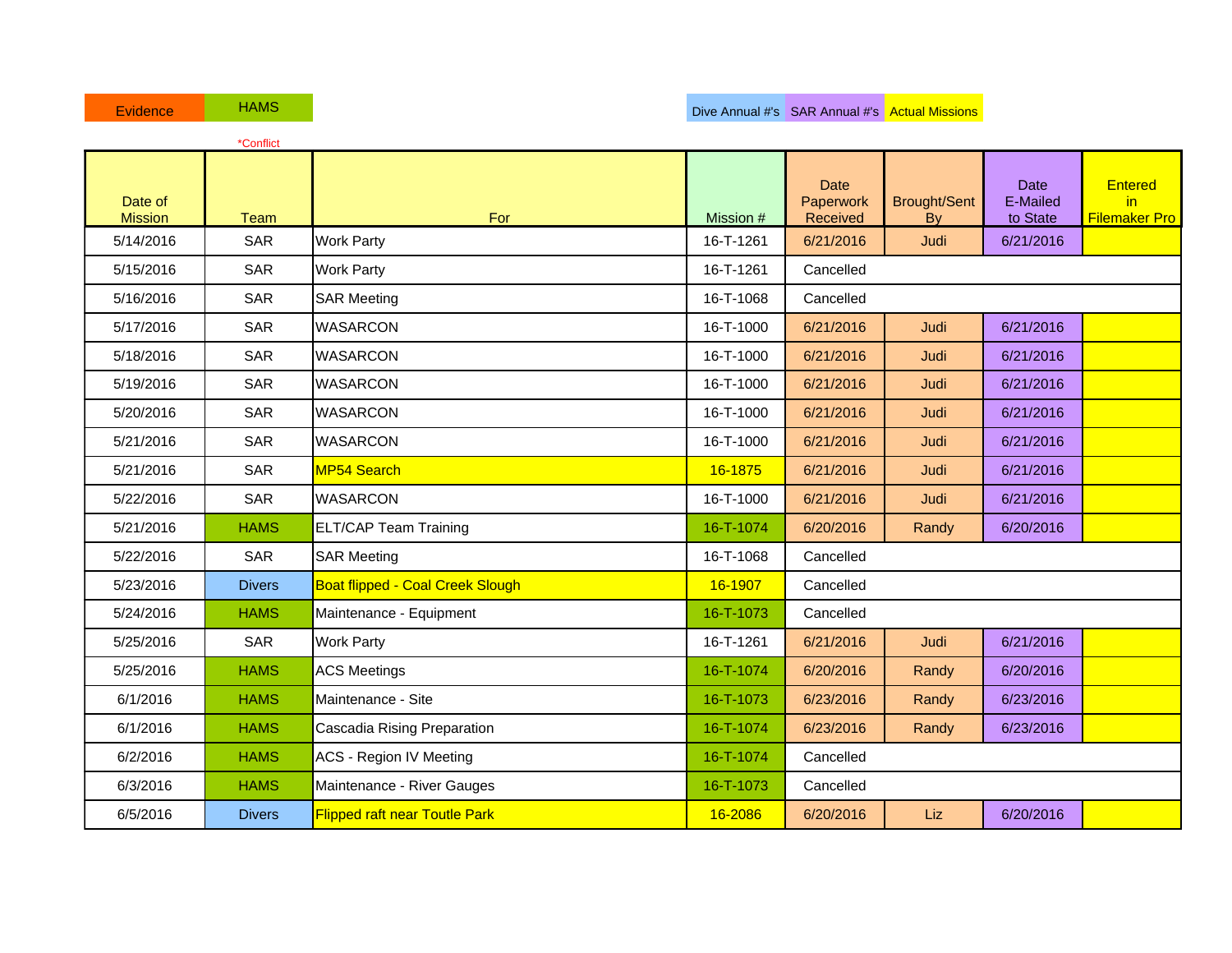| Evidence                  | <b>HAMS</b>   |                                         |           |                               | Dive Annual #'s SAR Annual #'s Actual Missions |                              |                                              |
|---------------------------|---------------|-----------------------------------------|-----------|-------------------------------|------------------------------------------------|------------------------------|----------------------------------------------|
|                           | *Conflict     |                                         |           |                               |                                                |                              |                                              |
| Date of<br><b>Mission</b> | <b>Team</b>   | For                                     | Mission # | Date<br>Paperwork<br>Received | <b>Brought/Sent</b><br>By                      | Date<br>E-Mailed<br>to State | <b>Entered</b><br>in<br><b>Filemaker Pro</b> |
| 6/6/2016                  | <b>HAMS</b>   | Cascadia Rising Preparation             | 16-T-1074 | 6/23/2016                     | Randy                                          | 6/23/2016                    |                                              |
| 6/6/2016                  | <b>HAMS</b>   | Maintenance - Equipment                 | 16-T-1073 | 6/23/2016                     | Randy                                          | 6/23/2016                    |                                              |
| 6/7/2016                  | <b>HAMS</b>   | Maintenance - Equipment                 | 16-T-1073 | 6/23/2016                     | Randy                                          | 6/23/2016                    |                                              |
| 6/7/2016                  | <b>Divers</b> | <b>Team Meeting</b>                     | 16-T-1072 | 6/20/2016                     | Liz                                            | 6/20/2016                    |                                              |
| 6/7/2016                  | <b>HAMS</b>   | <b>Cascadia Rising Exercise</b>         | 16-EX-004 | 6/23/2016                     | Randy                                          | 6/23/2016                    |                                              |
| 6/8/2016                  | <b>HAMS</b>   | <b>Cascadia Rising Exercise</b>         | 16-EX-004 | 6/23/2016                     | Randy                                          | 6/23/2016                    |                                              |
| 6/9/2016                  | <b>HAMS</b>   | <b>Cascadia Rising Exercise</b>         | 16-EX-004 | 6/23/2016                     | Randy                                          | 6/23/2016                    |                                              |
| 6/9/2016                  | <b>SAR</b>    | PR & Fundraising                        | 16-T-1070 | 6/21/2016                     | Judi                                           | 6/21/2016                    |                                              |
| 6/9/2016                  | <b>SAR</b>    | <b>WASARCON Debrief</b>                 | 16-T-1000 | 6/21/2016                     | Judi                                           | 6/21/2016                    |                                              |
| 6/10/2016                 | <b>HAMS</b>   | <b>Cascadia Rising Exercise</b>         | 16-EX-004 | 6/23/2016                     | Randy                                          | 6/23/2016                    |                                              |
| 6/14/2016                 | <b>HAMS</b>   | Maintenance - Comm Van                  | 16-T-1073 | 6/23/2016                     | Randy                                          | 6/23/2016                    |                                              |
| 6/13/2016                 | <b>HAMS</b>   | <b>Cascadia Rising Exercise Debrief</b> | 16-EX-004 | 6/23/2016                     | Randy                                          | 6/23/2016                    |                                              |
| 6/17/2016                 | <b>SAR</b>    | Doyle Recovery                          | 16-2117   | 6/21/2016                     | Judi                                           | 6/21/2016                    |                                              |
| 6/18/2016                 | <b>HAMS</b>   | Tour de Blast                           | 16-T-1075 | 6/23/2016                     | Randy                                          | 6/23/2016                    |                                              |
| 6/18/2016                 | <b>SAR</b>    | <b>WASARCON Debrief</b>                 | 16-T-1068 | Cancelled                     |                                                |                              |                                              |
| 6/18/2016                 | <b>HAMS</b>   | <b>ELT/CAP Team Training</b>            | 16-T-1074 | Cancelled                     |                                                |                              |                                              |
| 6/20/2016                 | <b>SAR</b>    | <b>SAR Meeting</b>                      | 16-T-1068 | Cancelled                     |                                                |                              |                                              |
| 6/20/2016                 | <b>HAMS</b>   | Maintenance - Site                      | 16-T-1073 | 6/23/2016                     | Randy                                          | 6/23/2016                    |                                              |
| 6/22/2016                 | <b>HAMS</b>   | <b>ACS Meetings</b>                     | 16-T-1074 | 6/23/2016                     | Randy                                          | 6/23/2016                    |                                              |
| 6/22/2016                 | <b>SAR</b>    | <b>SAR Boad Meeting</b>                 | 16-T-1068 | 7/23/2016                     | Judi                                           | 8/29/2016                    |                                              |
| 6/24/2016                 | <b>HAMS</b>   | Amateur Radio Field Day                 | 16-T-1074 | 7/7/2016                      | Randy                                          | 7/7/2016                     |                                              |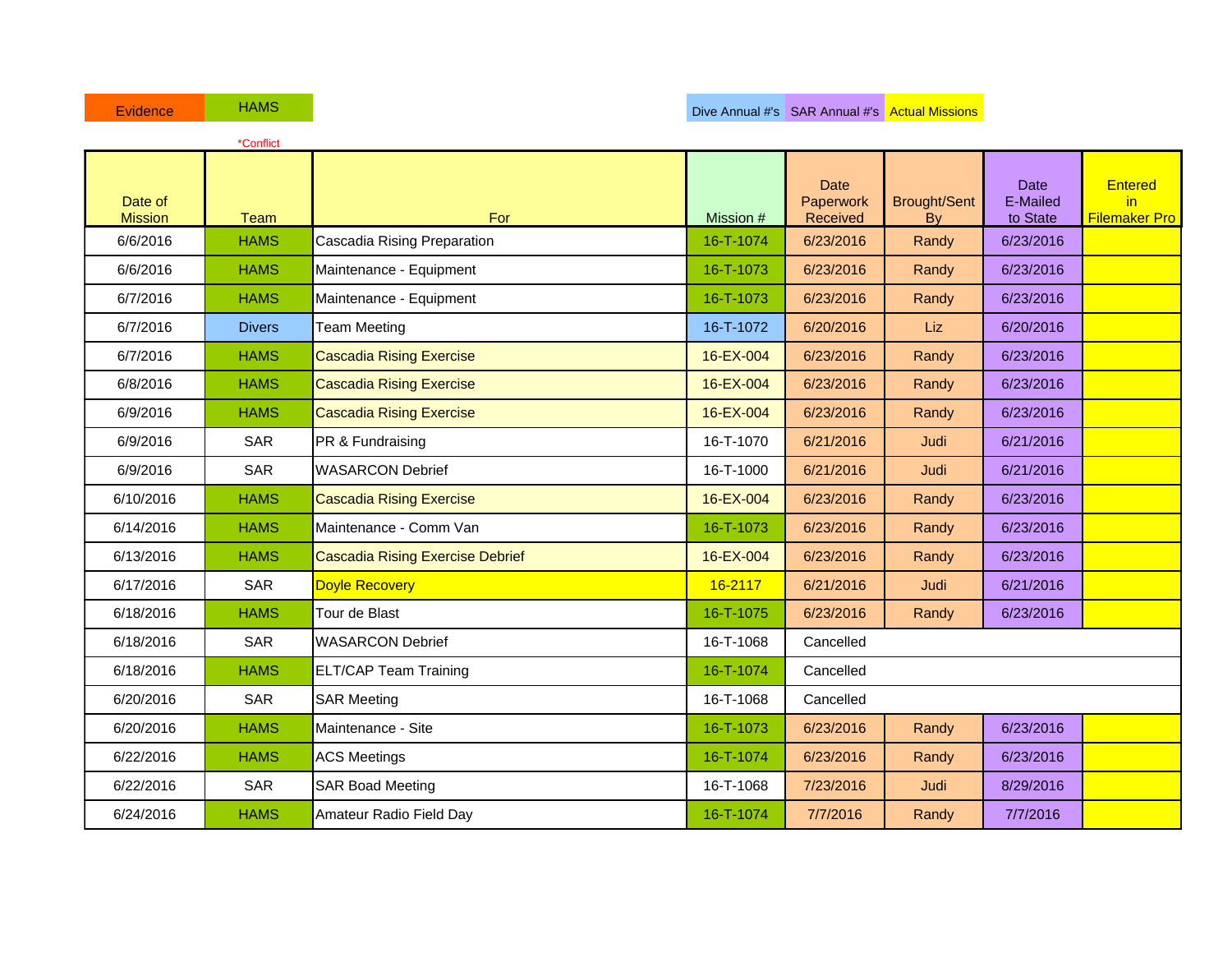| <b>Evidence</b>           | <b>HAMS</b>   |                                        |           | Dive Annual #'s SAR Annual #'s Actual Missions |                           |                              |                                               |
|---------------------------|---------------|----------------------------------------|-----------|------------------------------------------------|---------------------------|------------------------------|-----------------------------------------------|
|                           | *Conflict     |                                        |           |                                                |                           |                              |                                               |
| Date of<br><b>Mission</b> | <b>Team</b>   | <b>For</b>                             | Mission # | <b>Date</b><br>Paperwork<br>Received           | <b>Brought/Sent</b><br>Bv | Date<br>E-Mailed<br>to State | <b>Entered</b><br>in.<br><b>Filemaker Pro</b> |
| 6/25/2016                 | <b>HAMS</b>   | Amateur Radio Field Day                | 16-T-1074 | 7/7/2016                                       | Randy                     | 7/7/2016                     |                                               |
| 6/25/2016                 | <b>Divers</b> | <b>DOA in Cowlitz near Tennant Way</b> | 16-2328   |                                                |                           |                              |                                               |
| 6/26/2016                 | <b>SAR</b>    | <b>SAR Meeting</b>                     | 16-T-1068 | 7/23/2016                                      | Judi                      | 8/29/2016                    |                                               |
| 6/26/2016                 | <b>HAMS</b>   | Amateur Radio Field Day                | 16-T-1074 | 7/7/2016                                       | Randy                     | 7/7/2016                     |                                               |
| 6/27/2016                 | <b>HAMS</b>   | Communications for Kelso PW Evac Drill | 16-T-1075 | 7/7/2016                                       | Randy                     | 7/7/2016                     |                                               |
| 6/28/2016                 | <b>HAMS</b>   | Maintenance - Equipment                | 16-T-1073 | Cancelled                                      |                           |                              |                                               |
| 6/28/2016                 | <b>SAR</b>    | PR & Fundraising                       | 16-T-1070 | 7/23/2016                                      | Judi                      | 8/29/2016                    |                                               |
| 7/1/2016                  | <b>SAR</b>    | PR & Fundraising - Go Fourth           | 16-T-1070 | 7/23/2016                                      | Judi                      | 8/29/2016                    |                                               |
| 7/2/2016                  | <b>SAR</b>    | PR & Fundraising - Go Fourth           | 16-T-1070 | 7/23/2016                                      | Judi                      | 8/29/2016                    |                                               |
| 7/3/2016                  | <b>SAR</b>    | PR & Fundraising - Go Fourth           | 16-T-1070 | 7/23/2016                                      | Judi                      | 8/29/2016                    |                                               |
| 7/4/2016                  | <b>SAR</b>    | PR & Fundraising - Go Fourth           | 16-T-1070 | 7/23/2016                                      | Judi                      | 8/29/2016                    |                                               |
| 7/5/2016                  | <b>SAR</b>    | PR & Fundraising - Go Fourth           | 16-T-1070 | 7/23/2016                                      | Judi                      | 8/29/2016                    |                                               |
| 7/7/2016                  | <b>HAMS</b>   | <b>ACS - Region IV Meeting</b>         | 16-T-1074 | Cancelled                                      |                           |                              |                                               |
| 7/11/2016                 | <b>HAMS</b>   | Maintenance - Comm Van                 | 16-T-1073 | 9/7/2016                                       | Randy                     | 9/7/2016                     |                                               |
| 7/14/2016                 | <b>SAR</b>    | PR & Fundraising                       | 16-T-1070 | Cancelled                                      |                           |                              |                                               |
| 7/16/2016                 | <b>HAMS</b>   | <b>ELT/CAP Team Training</b>           | 16-T-1074 | Cancelled                                      |                           |                              |                                               |
| 7/18/2016                 | <b>SAR</b>    | <b>SAR Board Meeting</b>               | 16-T-1068 | 7/23/2016                                      | Judi                      | 8/29/2016                    |                                               |
| 7/23/2016                 | <b>SAR</b>    | <b>WASARCON Debrief</b>                | 16-T-1000 | 10/4/2016                                      | Judi                      | 10/4/2016                    |                                               |
| 7/23/2016                 | <b>SAR</b>    | <b>Work Party</b>                      | 16-T-1261 | 10/4/2016                                      | Judi                      | 10/4/2016                    |                                               |
| 7/24/2016                 | <b>SAR</b>    | <b>SAR Meeting</b>                     | 16-T-1068 | 10/4/2016                                      | Judi                      | 10/4/2016                    |                                               |
| 7/24/2016                 | <b>Divers</b> | Vehicle in Slough                      | 16-2751   | Cancelled                                      |                           |                              |                                               |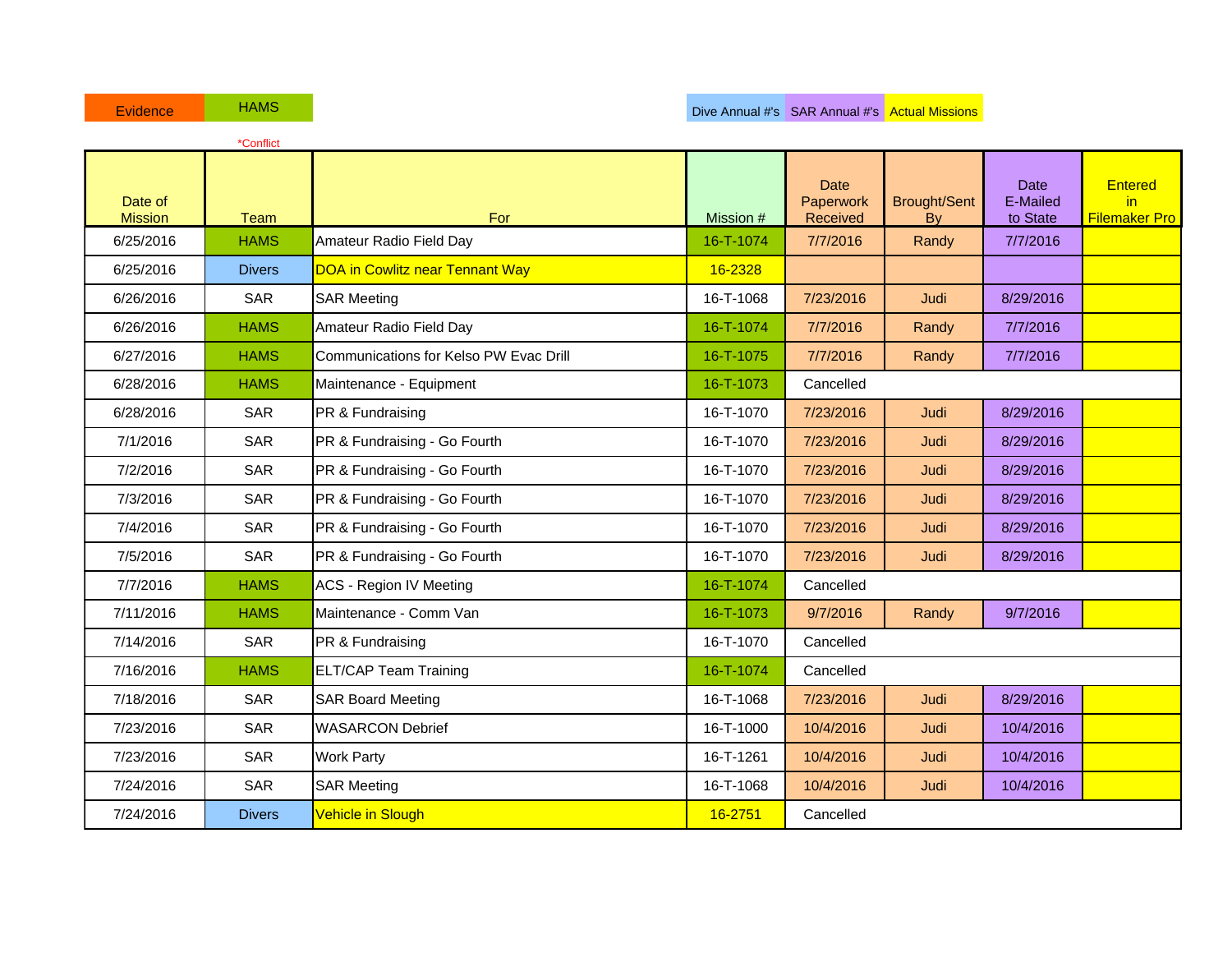| Evidence                  | <b>HAMS</b> |                                       |           | Dive Annual #'s SAR Annual #'s Actual Missions |                           |                                     |                                               |
|---------------------------|-------------|---------------------------------------|-----------|------------------------------------------------|---------------------------|-------------------------------------|-----------------------------------------------|
|                           | *Conflict   |                                       |           |                                                |                           |                                     |                                               |
| Date of<br><b>Mission</b> | <b>Team</b> | For                                   | Mission # | <b>Date</b><br>Paperwork<br>Received           | <b>Brought/Sent</b><br>By | <b>Date</b><br>E-Mailed<br>to State | <b>Entered</b><br>in.<br><b>Filemaker Pro</b> |
| 7/24/2016                 | <b>SAR</b>  | <b>Clark - Assist Clark County</b>    | 16-ES-036 | 10/4/2016                                      | Judi                      | 10/4/2016                           |                                               |
| 7/25/2016                 | <b>SAR</b>  | PR & Fundraising - Fair               | 16-T-1070 | 10/4/2016                                      | Judi                      | 10/4/2016                           |                                               |
| 7/26/2016                 | <b>SAR</b>  | PR & Fundraising - Fair               | 16-T-1070 | 10/4/2016                                      | Judi                      | 10/4/2016                           |                                               |
| 7/26/2016                 | <b>HAMS</b> | Maintenance - Equipment               | 16-T-1073 | Cancelled                                      |                           |                                     |                                               |
| 7/27/2016                 | <b>SAR</b>  | PR & Fundraising - Fair               | 16-T-1070 | 10/4/2016                                      | Judi                      | 10/4/2016                           |                                               |
| 7/27/2016                 | <b>HAMS</b> | <b>ACS Meetings</b>                   | 16-T-1074 | 9/7/2016                                       | Randy                     | 9/7/2016                            |                                               |
| 7/28/2016                 | <b>SAR</b>  | PR & Fundraising - Fair               | 16-T-1070 | 10/4/2016                                      | Judi                      | 10/4/2016                           |                                               |
| 7/30/2016                 | <b>SAR</b>  | PR & Fundraising - Fair               | 16-T-1070 | 10/4/2016                                      | Judi                      | 10/4/2016                           |                                               |
| 7/30/2016                 | <b>SAR</b>  | PR & Fundraising - Fair Cleanup       | 16-T-1070 | 10/4/2016                                      | Judi                      | 10/4/2016                           |                                               |
| 7/31/2016                 | <b>SAR</b>  | PR & Fundraising - Fair Cleanup       | 16-T-1070 | 10/4/2016                                      | Judi                      | 10/4/2016                           |                                               |
| 7/30/2016                 | <b>HAMS</b> | <b>EOC to EOC Exercise</b>            | 16-T-1074 | Cancelled                                      |                           |                                     |                                               |
| 8/1/2016                  | <b>HAMS</b> | Maintenance - Comm Van                | 16-T-1073 | 9/7/2016                                       | Randy                     | 9/7/2016                            |                                               |
| 8/1/2016                  | <b>HAMS</b> | Mass Casualty Mtg - Wahkiakum         | 16-T-1074 | 9/7/2016                                       | Randy                     | 9/7/2016                            |                                               |
| 8/2/2016                  | <b>SAR</b>  | PR & Fundraising - National Night Out | 16-T-1070 | 10/4/2016                                      | Judi                      | 10/4/2016                           |                                               |
| 8/2/2016                  | <b>HAMS</b> | Defensive Driving                     | 16-T-1074 | 9/7/2016                                       | Randy                     | 9/7/2016                            |                                               |
| 8/2/2016                  | <b>HAMS</b> | National Night Out                    | 16-T-1075 | 9/7/2016                                       | Randy                     | 9/7/2016                            |                                               |
| 8/4/2016                  | <b>HAMS</b> | <b>ACS - Region IV Meeting</b>        | 16-T-1074 | Cancelled                                      |                           |                                     |                                               |
| 8/5/2016                  | <b>SAR</b>  | <b>Tracking Training</b>              | 16-T-1152 | 10/4/2016                                      | Judi                      | 10/4/2016                           |                                               |
| 8/6/2016                  | <b>SAR</b>  | <b>Tracking Training</b>              | 16-T-1152 | 10/4/2016                                      | Judi                      | 10/4/2016                           |                                               |
| 8/7/2016                  | <b>SAR</b>  | <b>Tracking Training</b>              | 16-T-1152 | 10/4/2016                                      | Judi                      | 10/4/2016                           |                                               |
| 8/11/2016                 | SAR         | PR & Fundraising                      | 16-T-1070 | Cancelled                                      |                           |                                     |                                               |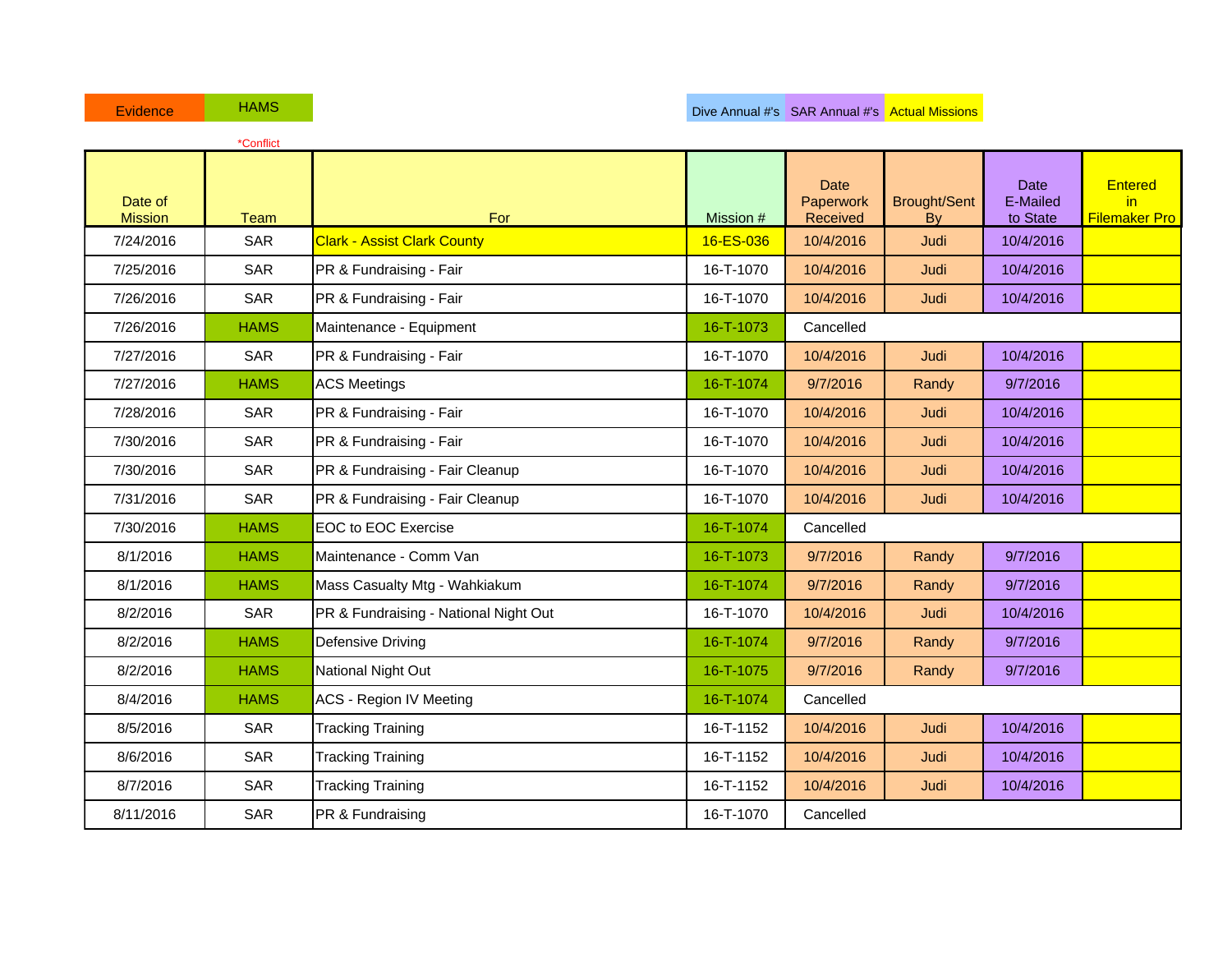| Evidence                  | <b>HAMS</b>   |                                              |                |                                      | Dive Annual #'s SAR Annual #'s Actual Missions |                                     |                                               |
|---------------------------|---------------|----------------------------------------------|----------------|--------------------------------------|------------------------------------------------|-------------------------------------|-----------------------------------------------|
|                           | *Conflict     |                                              |                |                                      |                                                |                                     |                                               |
| Date of<br><b>Mission</b> | Team          | For                                          | Mission #      | <b>Date</b><br>Paperwork<br>Received | <b>Brought/Sent</b><br>By                      | <b>Date</b><br>E-Mailed<br>to State | <b>Entered</b><br>in.<br><b>Filemaker Pro</b> |
| 8/11/2016                 | <b>HAMS</b>   | <b>ACS - Region IV Meeting</b>               | 16-T-1074      | 9/7/2016                             | Randy                                          | 9/7/2016                            |                                               |
| 8/13/2016                 | <b>SAR</b>    | Relay for Life                               | 16-T-1070      | 10/4/2016                            | Judi                                           | 10/4/2016                           |                                               |
| 8/13/2016                 | <b>HAMS</b>   | Fire Trucks on the Lake                      | 16-T-1075      | Cancelled                            |                                                |                                     |                                               |
| 8/16/2016                 | <b>HAMS</b>   | Maintenance - Equipment                      | 16-T-1073      | 9/7/2016                             | Randy                                          | 9/7/2016                            |                                               |
| 8/16/2016                 | <b>Divers</b> | <b>Found Duffle Bag with Guns and Ammo</b>   | 16-3069        |                                      |                                                |                                     |                                               |
| 8/20/2016                 | <b>HAMS</b>   | <b>ELT/CAP Team Training</b>                 | 16-T-1074      | Cancelled                            |                                                |                                     |                                               |
| 8/22/2016                 | <b>SAR</b>    | <b>SAR Meeting</b>                           | 16-T-1068      | 10/4/2016                            | Judi                                           | 10/4/2016                           |                                               |
| 8/23/2016                 | <b>HAMS</b>   | Maintenance - Equipment                      | 16-T-1073      | 9/7/2016                             | Randy                                          | 9/7/2016                            |                                               |
| 8/24/2016                 | <b>SAR</b>    | <b>Elderly male missing</b>                  | 16-3186        | 10/4/2016                            | Judi                                           | 10/4/2016                           |                                               |
| 8/24/2016                 | <b>HAMS</b>   | <b>ACS Meetings</b>                          | 16-T-1074      | 9/7/2016                             | Randy                                          | 9/7/2016                            |                                               |
| 8/24/2016                 | <b>HAMS</b>   | Maintenance - River Gauges                   | 16-T-1073      | 9/7/2016                             | Randy                                          | 9/7/2016                            |                                               |
| 8/24/2016                 | <b>SAR</b>    | Evidence - Weapon along slough 42nd/46th, Lv | 16-ES-044      | 11/2/2016                            | Judi                                           | 12/9/2016                           |                                               |
| 8/26/2016                 | <b>HAMS</b>   | Mass Casualty Training - Wahkiakum           | $16 - T - 321$ | 9/7/2016                             | Randy                                          | 9/7/2016                            |                                               |
| 8/28/2016                 | <b>SAR</b>    | <b>SAR Meeting</b>                           | 16-T-1068      | 10/4/2016                            | Judi                                           | 10/4/2016                           |                                               |
| 8/29/2016                 | <b>HAMS</b>   | Maintenance - Site                           | 16-T-1073      | 9/7/2016                             | Randy                                          | 9/7/2016                            |                                               |
| 8/30/2016                 | <b>Divers</b> | Evidence - Weapon in Cowlitz River           | 16-ES-046      |                                      |                                                |                                     |                                               |
| 8/31/2016                 | <b>HAMS</b>   | Maintenance - Equipment                      | 16-T-1073      | 9/7/2016                             | Randy                                          | 9/7/2016                            |                                               |
| 9/1/2016                  | <b>HAMS</b>   | <b>ACS - Region IV Meeting</b>               | 16-T-1074      | Cancelled                            |                                                |                                     |                                               |
| 9/2/2016                  | <b>SAR</b>    | <b>Missing Child - Anderson Lodge</b>        | 16-3332        | 10/4/2016                            | Judi                                           | 10/4/2016                           |                                               |
| 9/2/2016                  | <b>HAMS</b>   | Maintenance - Comm Van                       | 16-T-1073      | 9/9/2016                             | Randy                                          | 10/4/2016                           |                                               |
| 9/6/2016                  | <b>Divers</b> | <b>Team Meeting</b>                          | 16-T-1072      | 9/7/2016                             | Liz                                            | 9/7/2016                            |                                               |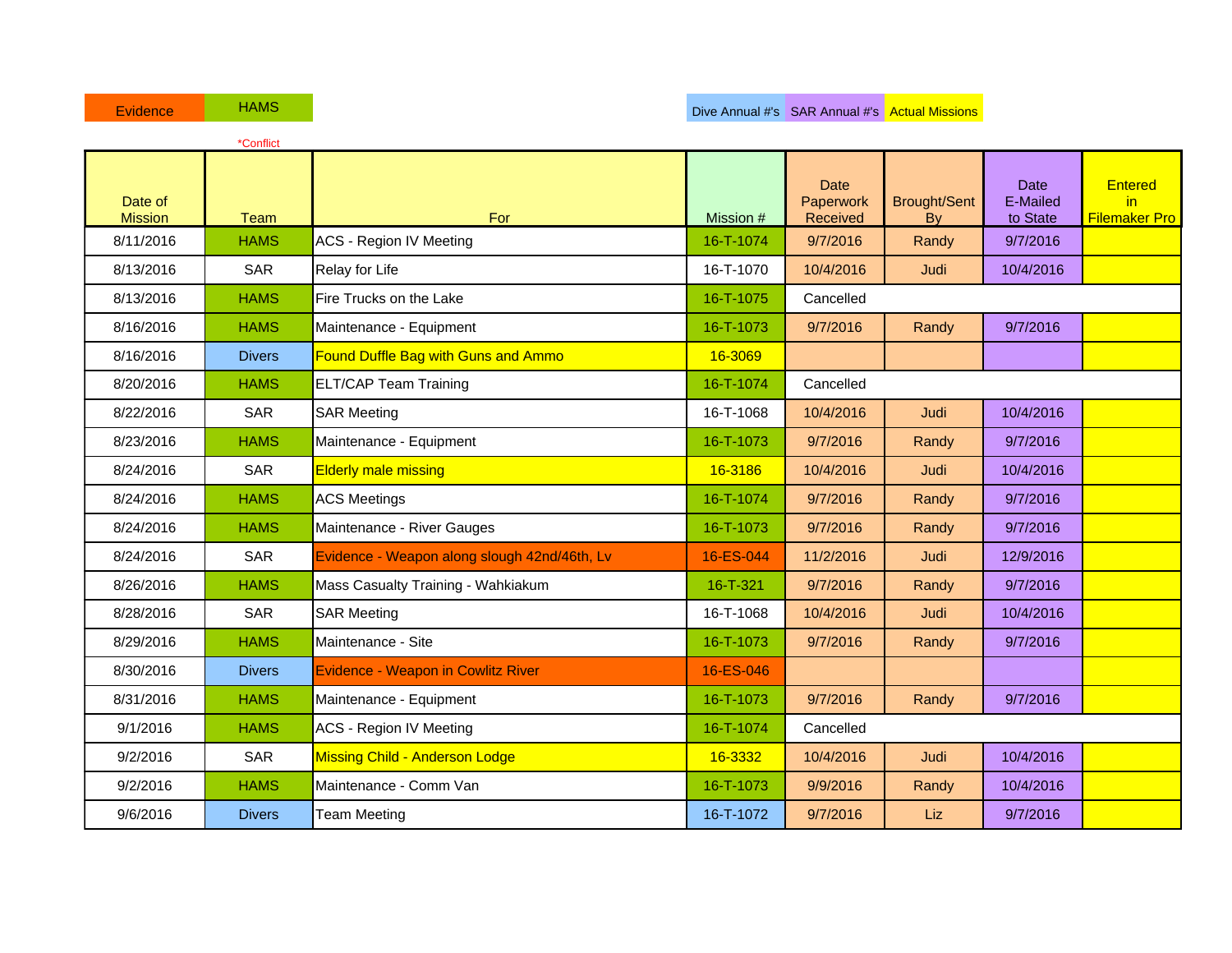|                           | *Conflict     |                                         |           |                                      |                                  |                                     |                                               |
|---------------------------|---------------|-----------------------------------------|-----------|--------------------------------------|----------------------------------|-------------------------------------|-----------------------------------------------|
| Date of<br><b>Mission</b> | Team          | For                                     | Mission # | <b>Date</b><br>Paperwork<br>Received | <b>Brought/Sent</b><br><b>Bv</b> | <b>Date</b><br>E-Mailed<br>to State | <b>Entered</b><br>in.<br><b>Filemaker Pro</b> |
| 9/8/2016                  | <b>SAR</b>    | PR & Fundraising                        | 16-T-1070 | Cancelled                            |                                  |                                     |                                               |
| 9/8/2016                  | <b>HAMS</b>   | <b>ACS - Region IV Meeting</b>          | 16-T-1074 | 9/9/2016                             | Randy                            | 10/4/2016                           |                                               |
| 9/10/2016                 | <b>SAR</b>    | Evidence - Cold Case Homicide, Goble OR | 16-ES-042 | 10/4/2016                            | Judi                             | 10/4/2016                           |                                               |
| 9/11/2016                 | <b>SAR</b>    | Evidence - Cold Case Homicide, Goble OR | 16-ES-042 | 10/4/2016                            | Judi                             | 10/4/2016                           |                                               |
| 9/17/2016                 | <b>HAMS</b>   | <b>ELT/CAP Team Training</b>            | 16-T-1074 | 9/25/2016                            | Randy                            | 10/4/2016                           |                                               |
| 9/18/2016                 | <b>SAR</b>    | <b>Skamania Assist</b>                  | 16-3508   | 11/2/2016                            | Judi                             | 12/9/2016                           |                                               |
| 9/19/2016                 | <b>SAR</b>    | <b>SAR Meeting</b>                      | 16-T-1068 | 10/4/2016                            | Judi                             | 10/4/2016                           |                                               |
| 9/24/2016                 | <b>SAR</b>    | PR & Fundraising                        | 16-T-1070 | 11/2/2016                            | Judi                             | 12/9/2016                           |                                               |
| 9/25/2016                 | <b>SAR</b>    | <b>SAR Meeting</b>                      | 16-T-1068 | 11/2/2016                            | Judi                             | 12/9/2016                           |                                               |
| 9/28/2016                 | <b>HAMS</b>   | <b>ACS Meetings</b>                     | 16-T-1074 | 10/28/2016                           | Randy                            | 11/2/2016                           |                                               |
| 9/29/2016                 | <b>HAMS</b>   | Maintenance - Equipment                 | 16-T-1073 | 10/28/2016                           | Randy                            | 11/2/2016                           |                                               |
| 9/29/2016                 | <b>HAMS</b>   | <b>WECCWG Meeting</b>                   | 16-T-1074 | 10/4/2016                            | Randy                            | 10/4/2016                           |                                               |
| 9/30/2016                 | <b>Divers</b> | <b>Evidence - Abernathy Creek</b>       | 16-ES-051 | 10/5/2016                            | Liz                              | 10/5/2016                           |                                               |
| 10/2/2016                 | <b>SAR</b>    | <b>Grays Harbor Assist</b>              | 16-3651   | 11/2/2016                            | Judi                             | 12/9/2016                           |                                               |
| 10/4/2016                 | <b>Divers</b> | <b>Team Meeting</b>                     | 16-T-1072 | 10/5/2016                            | Liz                              | 10/5/2016                           |                                               |
| 10/4/2016                 | <b>HAMS</b>   | <b>Drone Training</b>                   | 16-T-1074 | 10/6/2016                            | Randy                            | 11/2/2016                           |                                               |
| 10/5/2016                 | <b>SAR</b>    | <b>Copalis Beach Assist</b>             | 16-3689   | 11/2/2016                            | Judi                             | 12/9/2016                           |                                               |
| 10/6/2016                 | <b>SAR</b>    | Intro to SAR Info Mtg                   | 16-T-1071 | 11/2/2016                            | Judi                             | 12/9/2016                           |                                               |
| 10/6/2016                 | <b>HAMS</b>   | Maintenance - Comm Van                  | 16-T-1073 | 10/12/2016                           | Randy                            | 11/2/2016                           |                                               |
| 10/11/2016                | <b>HAMS</b>   | <b>Drone Training</b>                   | 16-T-1074 | 10/12/2016                           | Randy                            | 11/2/2016                           |                                               |
| 10/11/2016                | <b>HAMS</b>   | County Open House                       | 16-T-1075 | 10/12/2016                           | Randy                            | 11/2/2016                           |                                               |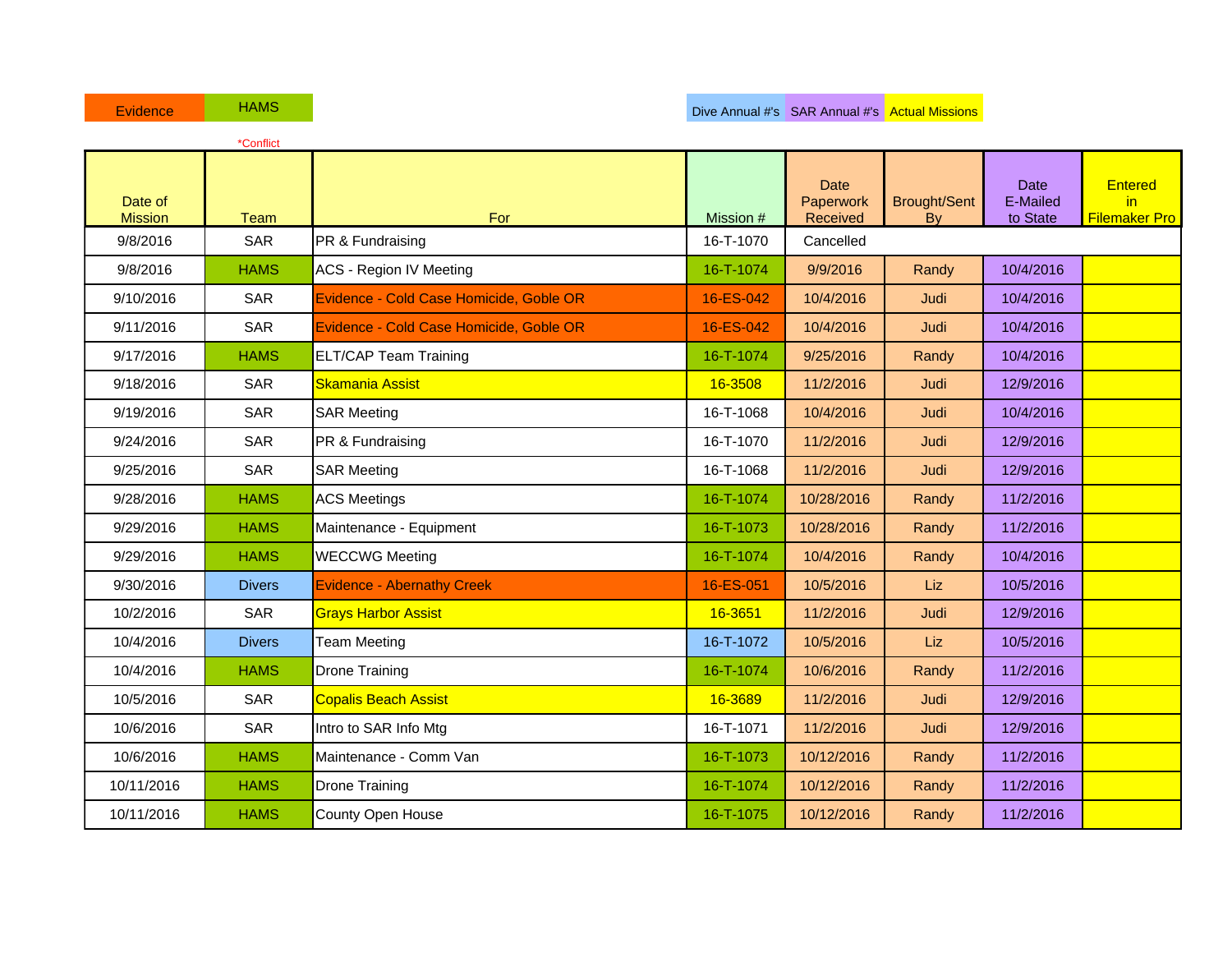| <b>Evidence</b>           | <b>HAMS</b>   |                                         |           | Dive Annual #'s SAR Annual #'s Actual Missions |                                        |                                     |                                              |
|---------------------------|---------------|-----------------------------------------|-----------|------------------------------------------------|----------------------------------------|-------------------------------------|----------------------------------------------|
|                           | *Conflict     |                                         |           |                                                |                                        |                                     |                                              |
| Date of<br><b>Mission</b> | Team          | For                                     | Mission # | <b>Date</b><br>Paperwork<br>Received           | <b>Brought/Sent</b><br>$\overline{By}$ | <b>Date</b><br>E-Mailed<br>to State | <b>Entered</b><br>in<br><b>Filemaker Pro</b> |
| 10/13/2016                | <b>HAMS</b>   | <b>Drone Training</b>                   | 16-T-1074 | 11/2/2016                                      | Randy                                  | 11/2/2016                           |                                              |
| 10/13/2016                | <b>SAR</b>    | PR - Lv Safety Fair                     | 16-T-1070 | 1/4/2017                                       | Judi                                   | 1/4/2017                            |                                              |
| 10/15/2016                | <b>HAMS</b>   | <b>ELT/CAP Team Training</b>            | 16-T-1074 | Cancelled                                      |                                        |                                     |                                              |
| 10/17/2016                | <b>SAR</b>    | <b>SAR Meeting</b>                      | 16-T-1068 |                                                |                                        |                                     |                                              |
| 10/18/2016                | <b>HAMS</b>   | Drone Training                          | 16-T-1074 | 11/2/2016                                      | Randy                                  | 11/2/2016                           |                                              |
| 10/20/2016                | <b>HAMS</b>   | <b>Bloodborne Pathogens</b>             | 16-T-1074 | 11/7/2016                                      | Randy                                  | 12/9/2016                           |                                              |
| 10/20/2016                | <b>SAR</b>    | <b>Bloodborne Pathogens</b>             | 16-T-1067 | 11/2/2016                                      | Judi                                   | 12/9/2016                           |                                              |
| 10/23/2016                | <b>SAR</b>    | <b>SAR Meeting</b>                      | 16-T-1068 | 11/2/2016                                      | Judi                                   | 12/9/2016                           |                                              |
| 10/23/2017                | <b>SAR</b>    | <b>Skamania Recovery - no paperwork</b> | 16-3996   | 1/4/2017                                       | Judi                                   | 1/4/2017                            |                                              |
| 10/23/2016                | <b>SAR</b>    | <b>Tracking Training</b>                | 16-T-1254 | 11/2/2016                                      | Judi                                   | 12/9/2016                           |                                              |
| 10/24/2016                | <b>SAR</b>    | <b>Board Meeting</b>                    | 16-T-1068 | 11/2/2016                                      | Judi                                   | 12/9/2016                           |                                              |
| 10/26/2016                | <b>HAMS</b>   | Maintenance - Equipment                 | 16-T-1073 | 11/2/2016                                      | Randy                                  | 11/2/2016                           |                                              |
| 10/26/2016                | <b>HAMS</b>   | <b>ACS Meetings</b>                     | 16-T-1074 | 11/2/2016                                      | Randy                                  | 11/2/2016                           |                                              |
| 10/29/2016                | <b>SAR</b>    | PR - LCC Volunteer Fair                 | 16-T-1207 | 1/4/2017                                       | Judi                                   | 1/4/2017                            |                                              |
| 10/29/2016                | <b>HAMS</b>   | <b>EOC to EOC Exercise</b>              | 16-T-1074 |                                                |                                        |                                     |                                              |
| 11/1/2016                 | <b>Divers</b> | <b>Team Meeting</b>                     | 16-T-1072 | 11/2/2016                                      | Liz                                    | 11/2/2016                           |                                              |
| 11/4/2016                 | <b>HAMS</b>   | <b>ACS - Region IV Meeting</b>          | 16-T-1074 | Cancelled                                      |                                        |                                     |                                              |
| 11/8/2016                 | <b>HAMS</b>   | Maintenance - Comm Van                  | 16-T-1073 | 1/4/2017                                       | Randy                                  | 1/4/2017                            |                                              |
| 11/9/2017                 | <b>SAR</b>    | PR - LCC Volunteer Fair                 | 16-T-1070 | 1/4/2017                                       | Judi                                   | 1/4/2017                            |                                              |
| 11/19/2016                | <b>HAMS</b>   | <b>ELT/CAP Team Training</b>            | 16-T-1074 | 12/6/2016                                      | Randy                                  | 12/9/2016                           |                                              |
| 11/15/2016                | <b>SAR</b>    | <b>Skamania Assist - no paperwork</b>   | 16-4278   | 1/4/2017                                       | Judi                                   | 1/4/2017                            |                                              |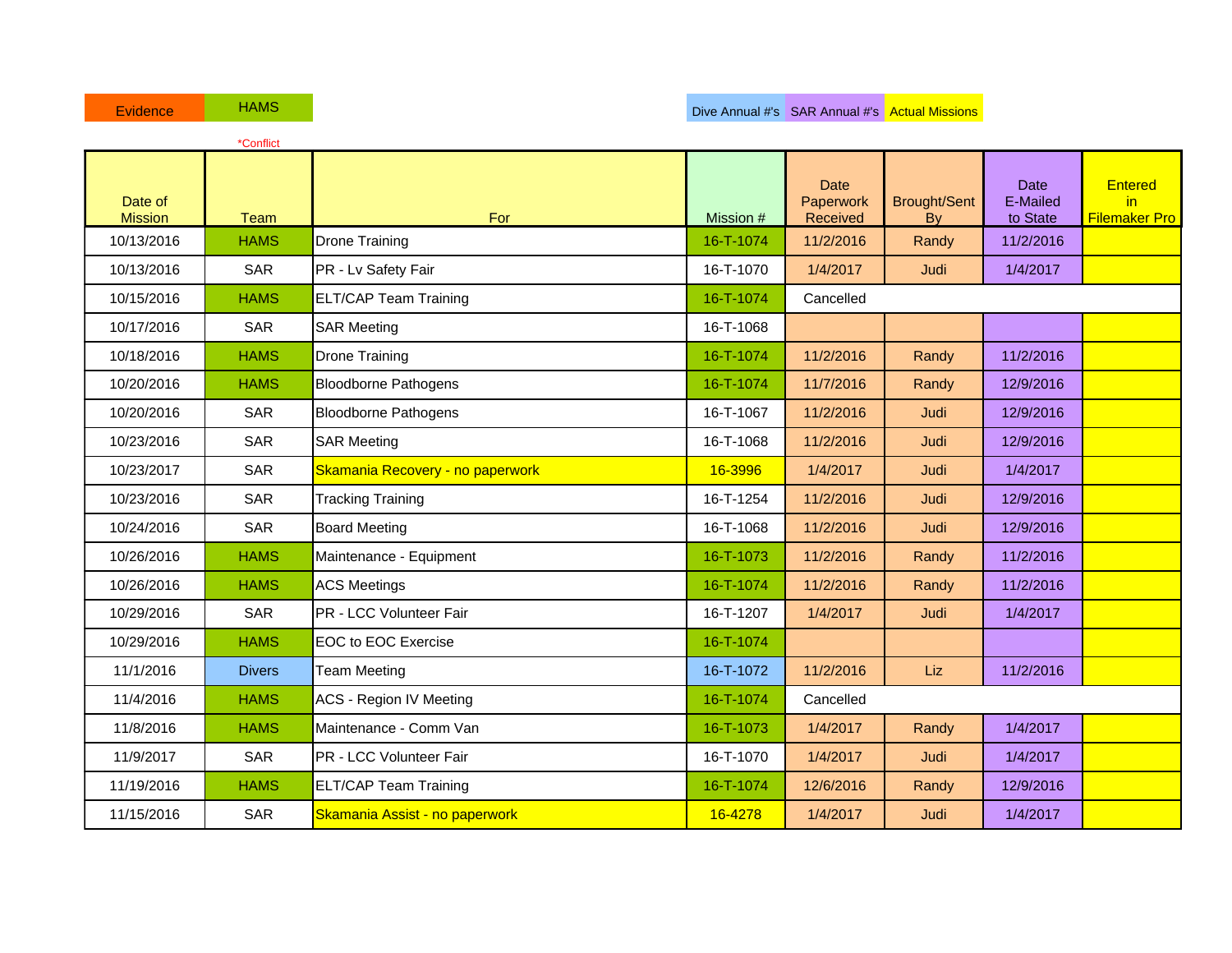|                           | *Conflict     |                                       |           |                                      |                           |                                     |                                              |
|---------------------------|---------------|---------------------------------------|-----------|--------------------------------------|---------------------------|-------------------------------------|----------------------------------------------|
| Date of<br><b>Mission</b> | <b>Team</b>   | For                                   | Mission # | <b>Date</b><br>Paperwork<br>Received | <b>Brought/Sent</b><br>By | <b>Date</b><br>E-Mailed<br>to State | <b>Entered</b><br>in<br><b>Filemaker Pro</b> |
| 11/16/2016                | <b>SAR</b>    | PR & Fundraising                      | 16-T-1070 | 1/4/2017                             | Judi                      | 1/4/2017                            |                                              |
| 11/21/2016                | <b>SAR</b>    | <b>SAR Meeting</b>                    | 16-T-1068 | 1/4/2017                             | Judi                      | 1/4/2017                            |                                              |
| 11/22/2016                | <b>HAMS</b>   | Maintenance - Equipment               | 16-T-1073 | 12/6/2016                            | Randy                     | 12/9/2016                           |                                              |
| 11/25/2016                | <b>Divers</b> | <b>Body Recovery - Tennant Way</b>    | 16-4382   | 12/7/2016                            | Liz                       | 12/9/2016                           |                                              |
| 11/27/2016                | <b>SAR</b>    | <b>SAR Meeting</b>                    | 16-T-1068 | 1/4/2017                             | Judi                      | 1/4/2017                            |                                              |
| 11/29/2016                | <b>SAR</b>    | <b>Work Party</b>                     | 16-T-1261 | 1/4/2017                             | Judi                      | 1/4/2017                            |                                              |
| 11/30/2016                | <b>HAMS</b>   | <b>ACS - Region IV Meeting</b>        | 16-T-1074 | 12/6/2016                            | Randy                     | 12/9/2016                           |                                              |
| 12/1/2016                 | <b>HAMS</b>   | Maintenance - River Gauges            | 16-T-1073 | Cancelled                            |                           |                                     |                                              |
| 12/1/2016                 | <b>SAR</b>    | <b>Work Party</b>                     | 16-T-1261 | 1/4/2017                             | Judi                      | 1/4/2017                            |                                              |
| 12/3/2016                 | <b>HAMS</b>   | Walk N Knock Food Drive               | 16-T-1075 | 12/6/2016                            | Randy                     | 12/9/2016                           |                                              |
| 12/3/2016                 | <b>SAR</b>    | PR - Christmas Parade                 | 16-T-1070 | 1/4/2017                             | Judi                      | 1/4/2017                            |                                              |
| 12/6/2016                 | <b>Divers</b> | <b>Team Meeting</b>                   | 16-T-1072 | 12/7/2016                            | Liz                       | 12/9/2016                           |                                              |
| 12/9/2016                 | SAR           | <b>First Aid CPR</b>                  | 16-T-1067 | 1/4/2017                             | Judi                      | 1/4/2017                            |                                              |
| 12/9/2016                 | <b>HAMS</b>   | Maintenance - Comm Van                | 16-T-1073 | 1/4/2017                             | Randy                     | 1/4/2017                            |                                              |
| 12/11/2016                | <b>SAR</b>    | Intro to SAR - Interviews             | 16-T-1066 | 1/4/2017                             | Judi                      | 1/4/2017                            |                                              |
| 12/12/2016                | <b>SAR</b>    | Intro to SAR - Interviews             | 16-T-1066 | 1/4/2017                             | Judi                      | 1/4/2017                            |                                              |
| 12/14/2016                | <b>HAMS</b>   | <b>ACS Meetings</b>                   | 16-T-1074 | Cancelled                            |                           |                                     |                                              |
| 12/15/2016                | <b>HAMS</b>   | <b>Dialysis Transports due to ice</b> | 16-4601   | 1/4/2017                             | Randy                     | 1/4/2017                            |                                              |
| 12/15/2016                | <b>SAR</b>    | Low Angle Rope Rescue                 | 16-T-452  | 1/4/2017                             | Judi                      | 1/4/2017                            |                                              |
| 12/16/2016                | <b>SAR</b>    | Low Angle Rope Rescue                 | 16-T-452  | 1/4/2017                             | Judi                      | 1/4/2017                            |                                              |
| 12/16/2016                | <b>HAMS</b>   | <b>Dialysis Transports due to ice</b> | 16-4601   | 1/4/2017                             | Randy                     | 1/4/2017                            |                                              |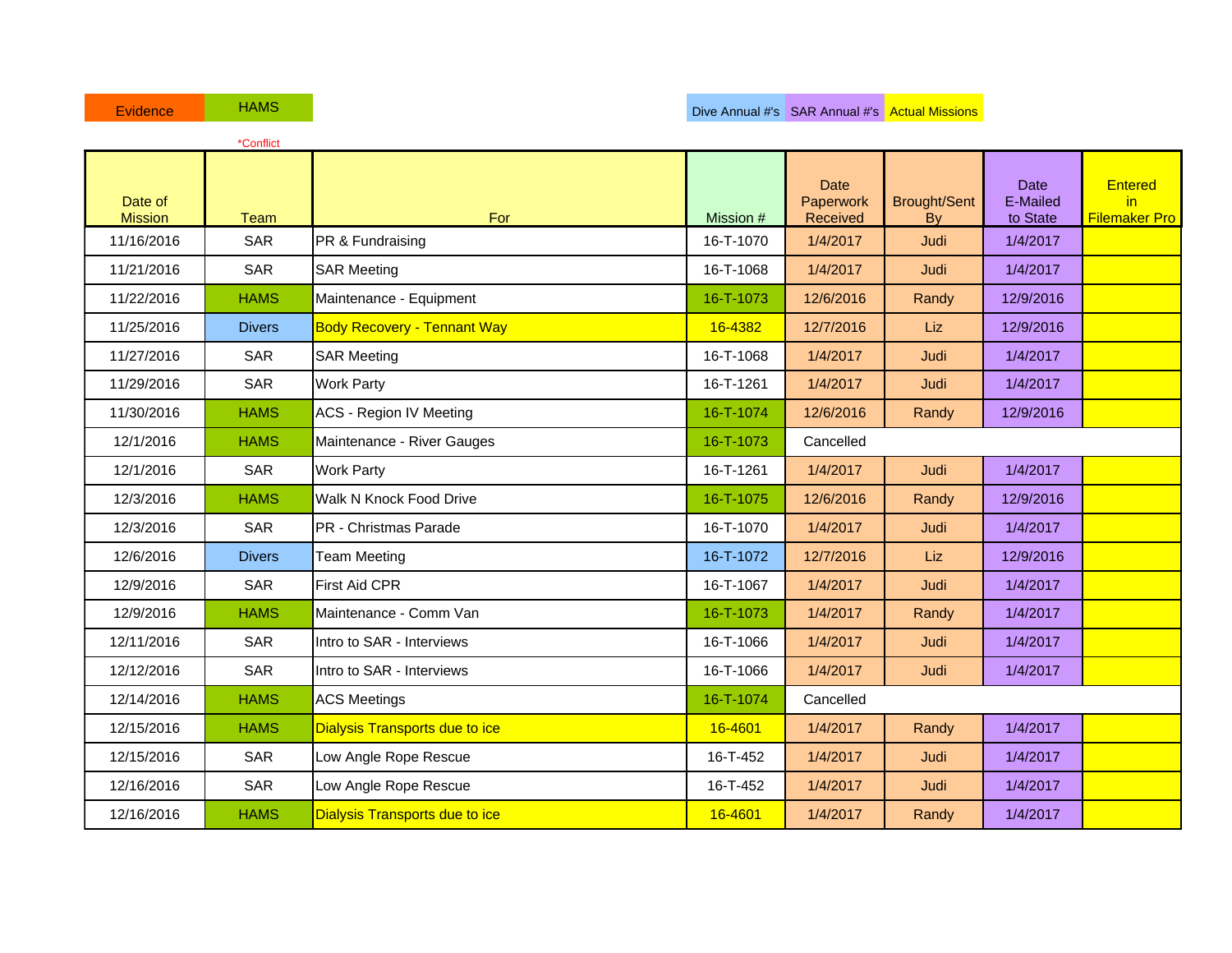| <b>Evidence</b>           | <b>HAMS</b>   |                                  |           | Dive Annual #'s SAR Annual #'s Actual Missions |                            |                                     |                                                         |
|---------------------------|---------------|----------------------------------|-----------|------------------------------------------------|----------------------------|-------------------------------------|---------------------------------------------------------|
|                           | *Conflict     |                                  |           |                                                |                            |                                     |                                                         |
| Date of<br><b>Mission</b> | Team          | For                              | Mission # | Date<br>Paperwork<br><b>Received</b>           | <b>Brought/Sent</b><br>By: | <b>Date</b><br>E-Mailed<br>to State | <b>Entered</b><br>$\mathsf{in}$<br><b>Filemaker Pro</b> |
| 12/17/2016                | <b>SAR</b>    | Low Angle Rope Rescue            | 16-T-452  | 1/4/2017                                       | Judi                       | 1/4/2017                            |                                                         |
| 12/17/2016                | <b>HAMS</b>   | <b>ELT/CAP Team Training</b>     | 16-T-1074 | Cancelled                                      |                            |                                     |                                                         |
| 12/19/2016                | SAR           | <b>SAR Meeting</b>               | 16-T-1068 |                                                |                            |                                     |                                                         |
| 12/20/2016                | <b>HAMS</b>   | Maintenance - Computers at EOC   | 16-T-1073 | 1/4/2017                                       | Randy                      | 1/4/2017                            |                                                         |
| 12/26/2016                | SAR           | <b>Rest Stop - Body Recovery</b> | 16-4753   | 1/4/2017                                       | Judi                       | 1/4/2017                            |                                                         |
| 12/31/2016                | <b>HAMS</b>   | <b>EOC to EOC Exercise</b>       | 16-T-1074 | Cancelled                                      |                            |                                     |                                                         |
| 12/31/2016                | <b>Divers</b> | Overturned boat/Seagull on a log | 16-4801   | 1/10/2017                                      | Liz                        | 1/10/2017                           |                                                         |
|                           |               |                                  |           |                                                |                            |                                     |                                                         |
|                           |               |                                  |           |                                                |                            |                                     |                                                         |
|                           |               |                                  |           |                                                |                            |                                     |                                                         |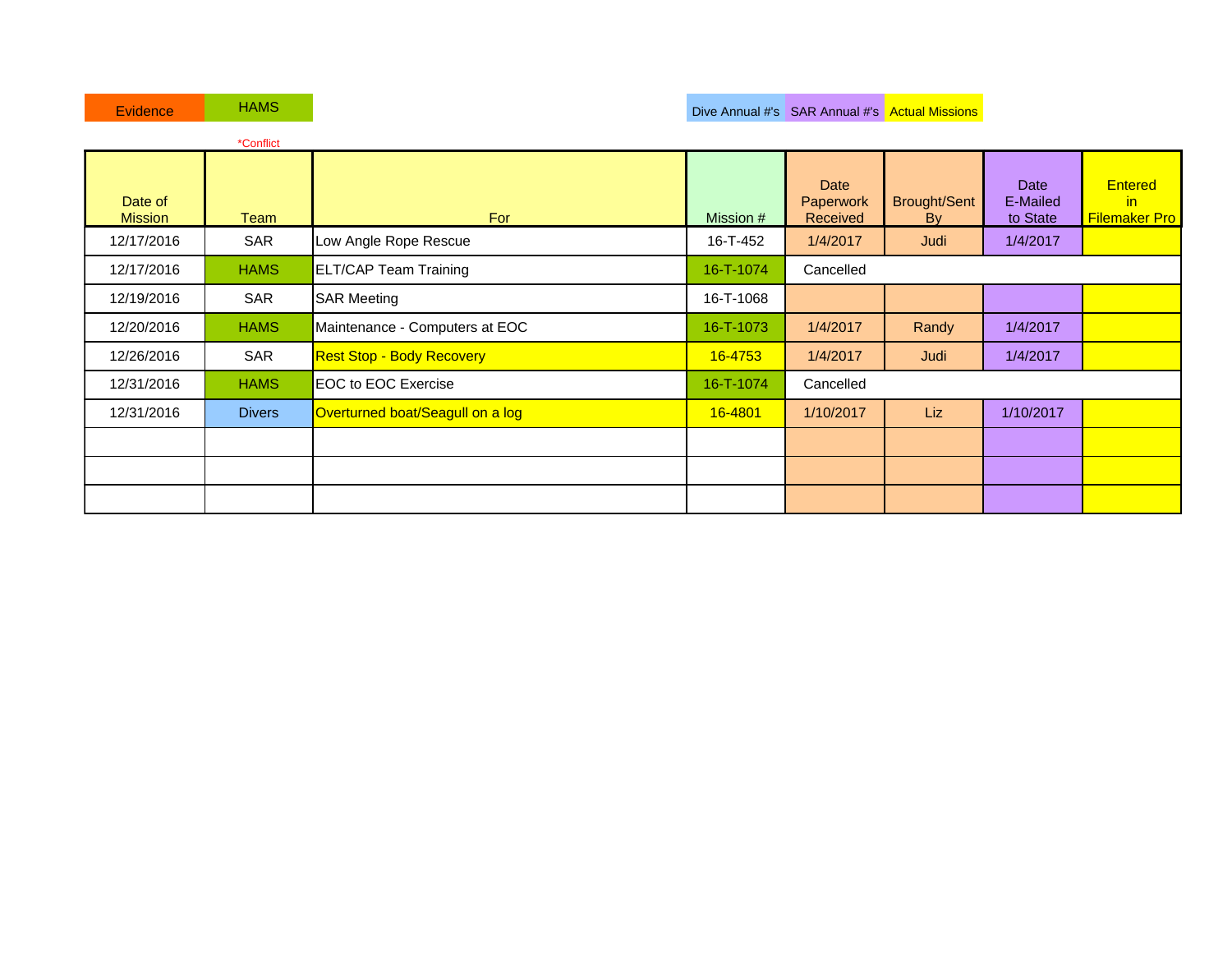| Date of<br><b>Mission</b> | <b>Team</b> | For                                                      | Mission # | <b>Date</b><br>Paperwork<br>Received | Brought/Sent<br>$\bar{B}y$ |
|---------------------------|-------------|----------------------------------------------------------|-----------|--------------------------------------|----------------------------|
| 2/28/2015                 | <b>SAR</b>  | PR and Fundraising - Bingo                               | 15-T-1076 |                                      |                            |
| 3/1/2015                  | <b>SAR</b>  | Intro to SAR                                             | 15-T-1071 |                                      |                            |
| 3/14/2015                 | <b>SAR</b>  | PR and Fundraising - Rocky Mt Elk Foundation - added 3/3 | 15-T-1076 |                                      |                            |
| 3/15/2015                 | <b>SAR</b>  | Intro to SAR                                             | 15-T-1071 |                                      |                            |
| 4/11/2015                 | <b>SAR</b>  | PR and Fundraising - Expo                                | 15-T-1076 |                                      |                            |
| 4/12/2015                 | <b>SAR</b>  | PR and Fundraising - Expo                                | 15-T-1076 |                                      |                            |
|                           |             |                                                          |           |                                      |                            |
|                           |             |                                                          |           |                                      |                            |
|                           |             |                                                          |           |                                      |                            |
|                           |             |                                                          |           |                                      |                            |
|                           |             |                                                          |           |                                      |                            |
|                           |             |                                                          |           |                                      |                            |
|                           |             |                                                          |           |                                      |                            |
|                           |             |                                                          |           |                                      |                            |
|                           |             |                                                          |           |                                      |                            |
|                           |             |                                                          |           |                                      |                            |
|                           |             |                                                          |           |                                      |                            |
|                           |             |                                                          |           |                                      |                            |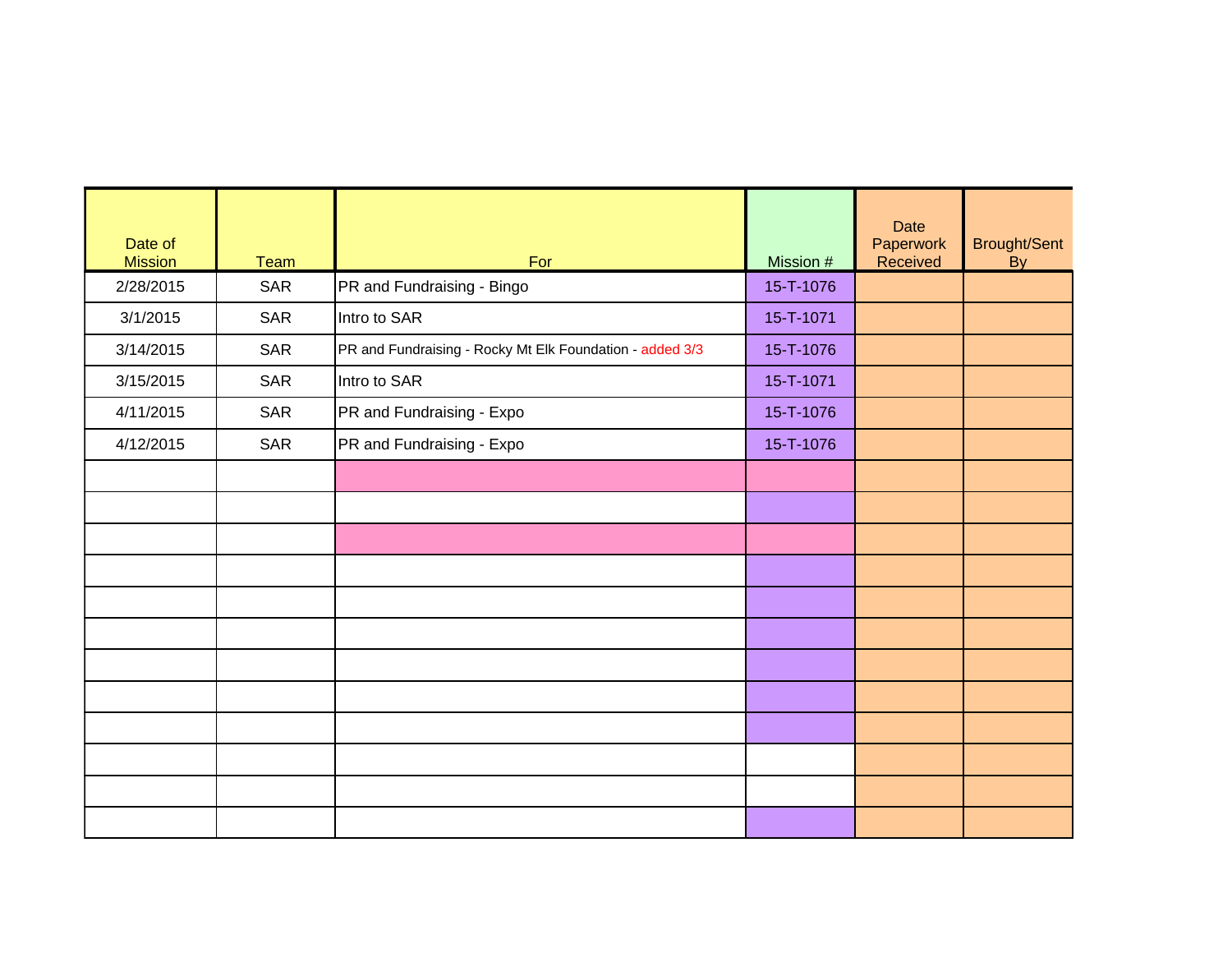| Date of<br><b>Mission</b> | Team | For | Mission # | Date<br>Paperwork<br>Received | Brought/Sent<br>By |
|---------------------------|------|-----|-----------|-------------------------------|--------------------|
|                           |      |     |           |                               |                    |